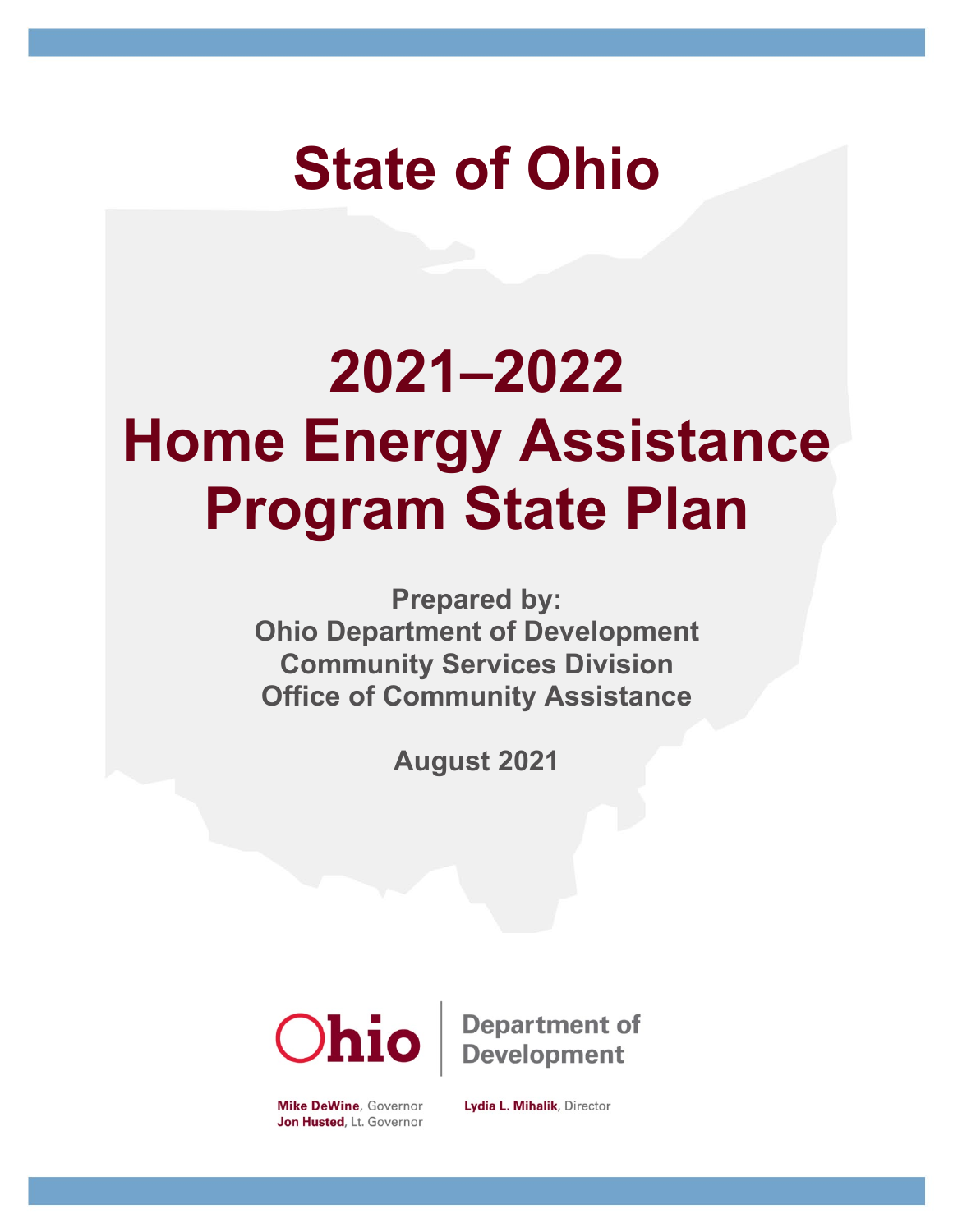# **DETAILED MODEL PLAN (LIHEAP)**

#### LOW INCOME HOME ENERGY ASSISTANCE PROGRAM(LIHEAP) **MODEL PLAN SF - 424 – MANDATORY**

#### **2022 HEAP State Plan Summary of Changes**

**Section 1: Program Components 1.2 Estimate what amount of available LIHEAP funds will be used for each component that you will operate: The total of all percentages must add up to 100%.** Updated percentages to reflect the increase in weatherization.

#### **Section 4: Crisis Assistance**

#### **4.7 Check the appropriate boxes below and describe the policies for each.**

Updated Crisis assistance qualification for Summer and Winter to include COVID-19 diagnosis within the previous 12 months.

#### **Section 5: Weatherization Assistance**

**5.5 Under what rules do you administer LIHEAP weatherization? (Check only one.)** Updated percentages to reflex transfer, added air conditioning repair/replacement, and removed language about 5% would be utilized for deferments and energy conservation measures.

#### **Section 6: Outreach, 2605(b)(3) - Assurance 3, 2605(c)(3)(A)**

#### **6.1 Select all outreach activities that you conduct that are designed to assure that eligible households are made aware of all LIHEAP assistance available:**

Updated numbers to reflect the Ohio Department of Aging's outreach efforts last year.

#### **Section 8: Agency Designation**

**8.6 What is your process for selecting local administering agencies?** Added Assurance 16 as an exception.

**8.8 Have you changed any local administering agencies in the last year?** Changed to Yes.

# **Section 10: Program, Fiscal Monitoring, and Audit, 2605(b)(10) 10.1 Ohio Grants Management Tracking LIHEAP Funds:**

Updated to include Salesforce process.

**10.3 Describe any audit findings rising to the level of material weakness or reportable condition cited in the A-133 audits, Grantee monitoring assessments, inspector general reviews, or other government agency reviews of the LIHEAP agency from the most recently audited fiscal year?**

Changed from No Findings to three findings including LIHEAP-Cash Management, LIHEAP-Subrecipient Monitoring, and LIHEAP-Reporting.

**10.5 Describe the Grantee's strategies for monitoring compliance with the Grantee's and Federal LIHEAP policies and procedures: Select all that Apply:**

Updated to include remote monitoring with the Review Tool.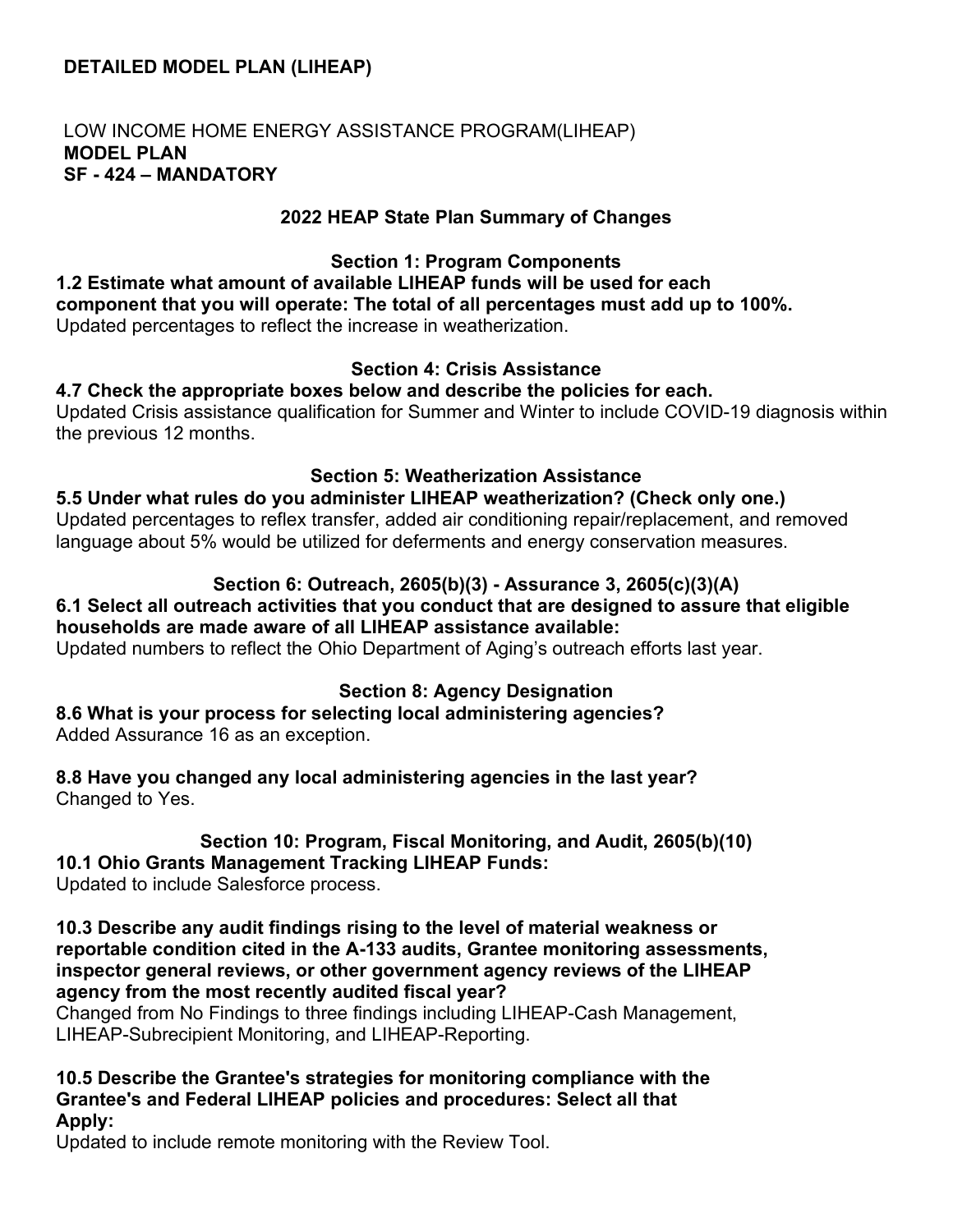**Section 11: Timely and Meaningful Public Participation, 2605(b)(12), 2605(C)(2) 11.1 How did you obtain input from the public in the development of your LIHEAP plan?**

Removed the Process Improvement Group and added the Ohio HEAP Leadership Association.

# **Section 12: Fair Hearings, 2605(b)(13) - Assurance 13**

#### **12.4 Describe your fair hearing procedures for households whose applications are denied.**  Added Clients may appeal more than once within the same/current program year, added more

grounds for appeal, and added email address for appeals cases.

# **12.5 When and how are applicants informed of these rights?**

Added that the appeal process will be added to the website.

**Section 13: Reduction of home energy needs, 2605(b)(16)-Assurance 16 13.1 Describe how you use LIHEAP funds to provide services that encourage and enable households to reduce their home energy needs and thereby the need for energy assistance?** Added details of all other Assurance 16 agency programs.

## **13.3 Describe the impact of such activities on the number of households served in the previous Federal fiscal year.**

Updated numbers and description to reflex all Assurance 16 agency information.

# **13.5 How many households applied for these services?**

Updated numbers to reflect The Breathing Association's work and added to include the other Assurance 16 agency information.

# **13.6 How many households received these services?**

Updated numbers to reflect all Assurance 16 agencies' services.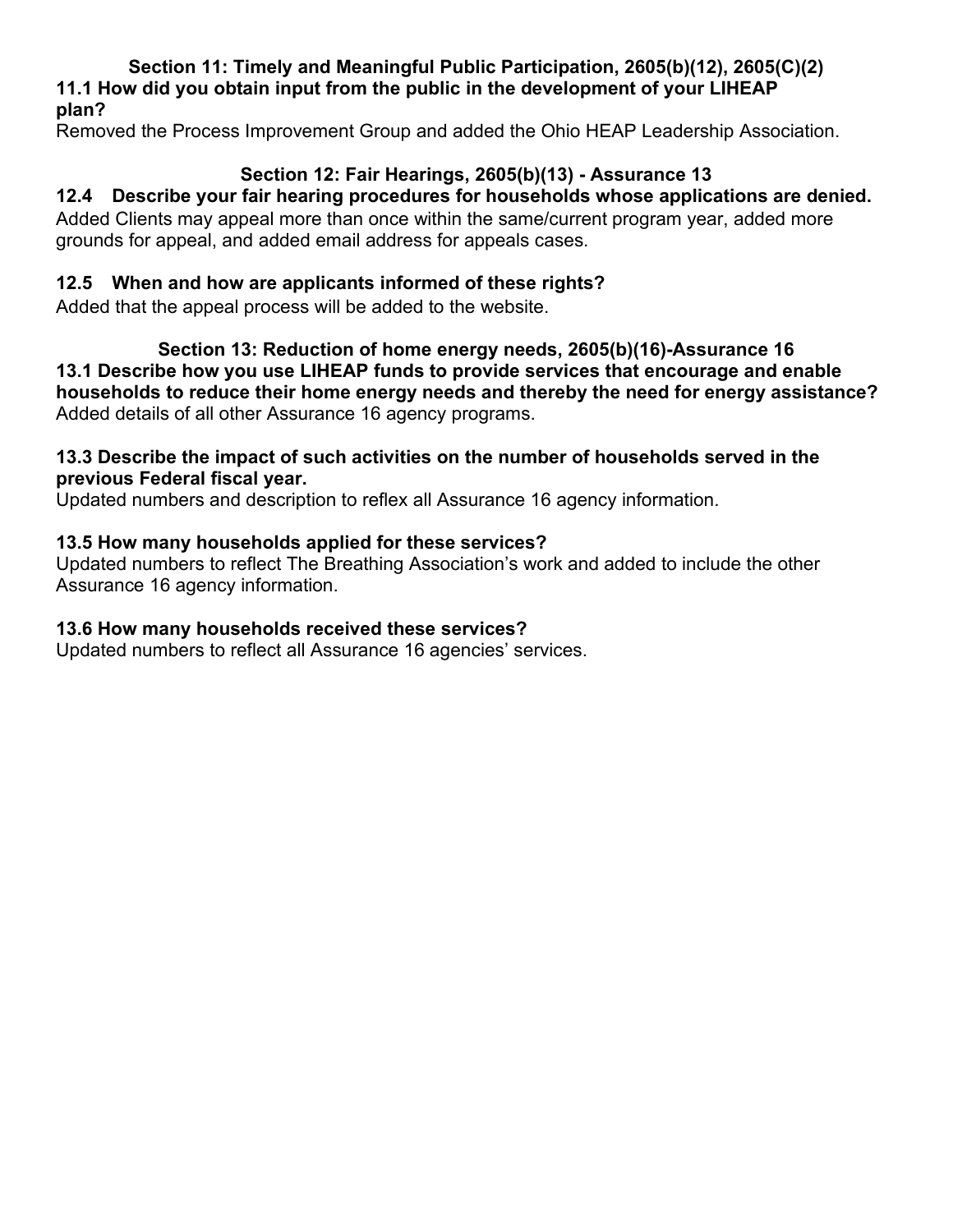# **Section 1 – Program Components**

- **Q: 1.1 Check which components you will operate under the LIHEAP Program. (Note: You must provide information for each component designated here as requested elsewhere in this plan.)**
- A: Boxes checked:

| - Heating Assistance        | Start 10/1/2021 | End 5/31/2022 |
|-----------------------------|-----------------|---------------|
| - Crisis Assistance         | Start 11/1/2021 | End 3/31/2022 |
| - Weatherization Assistance | Start 7/1/2022  | End 6/30/2023 |

The Winter Crisis Program dates are indicated above. The Summer Crisis Program dates are 7/1/2022 – 9/30/2022

**Q: 1.2 Estimate what amount of available LIHEAP funds will be used for each component that you will operate: The total of all percentages must add up to 100%.**

#### A: Percentages:

| - Heating assistance                                        | 37.5% |
|-------------------------------------------------------------|-------|
| - Cooling assistance                                        | $0\%$ |
| Crisis assistance                                           | 20%   |
| Weatherization assistance                                   | 25%   |
| - Carryover to the following federal fiscal year            | 6.5%  |
| - Administrative and planning costs                         | 10%   |
| - Services to reduce home energy needs including assessment | $1\%$ |
| Used to develop and implement leveraging activities         | $0\%$ |
|                                                             |       |

#### **Q: 1.3 The funds reserved for winter crisis assistance that have not been expended by March 15 will be reprogrammed to:**

- A: Boxes Checked:
	- Heating assistance
	- Other (specify): Summer Crisis Assistance

#### **Q: 1.4 Do you consider households categorically eligible if one household member receives one of the following categories of benefits in the left column below?**

- A: No
- **Q: 1.5 Do you automatically enroll households without a direct annual application?**
- A: No
- **Q: 1.7a Do you allocate LIHEAP funds toward a nominal payment for SNAP households?**
- A: No
- **Q: 1. 7b Amount of Nominal Assistance**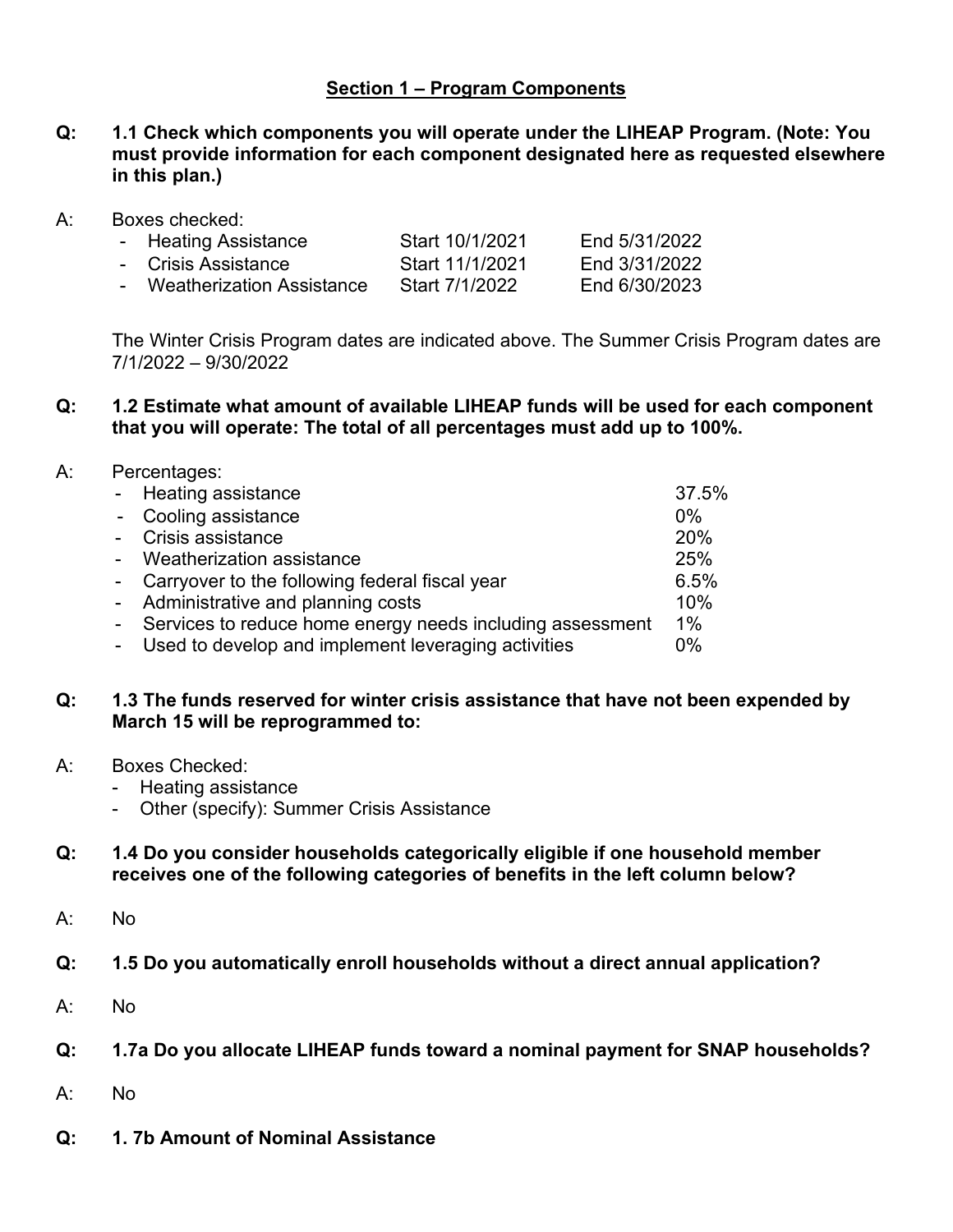A: \$0

# **Q: 1. 7c Frequency of Assistance**

- A: No boxes checked
- **Q: 1. 8 In determining a household's income eligibility for LIHEAP, do you use gross income or net income?**
- A: Gross Income
- **Q: 1. 9 Select all the applicable forms of countable income used to determine a household's income eligibility for LIHEAP**
- A: Boxes Checked:
	- Wages
	- Self-Employment Income
	- Contract Income
	- Unemployment insurance
	- Strike Pay
	- Social Security Administration (SSA) benefits
		- o Excluding Medicare deduction
	- Supplemental Security Income (SSI)
	- Retirement/pension benefits
	- One-time lump-sum payments, such as rebates/credits, winnings from lotteries, refund deposits, etc.
	- Rental income
	- Alimony
	- Interest, dividends, or royalties
	- Commissions
	- Legal settlements
	- Veterans Administration (VA) benefits
	- Other:
		- o VA disability is excluded however VA pension is include

# **Section 2 – Heating Assistance**

- **Q: 2.1 Designate the income eligibility threshold used for the heating component?**
- A: State Median Income 60%
- **Q: 2.2 Do you have additional eligibility requirements for Heating Assistance?**
- A: Yes

# **Q: 2.3 Check the appropriate boxes below and describe the policies for each.**

- A: Boxes checked:
	- Do you require an Assets test? No
	- Do you have additional/differing eligibility policies for: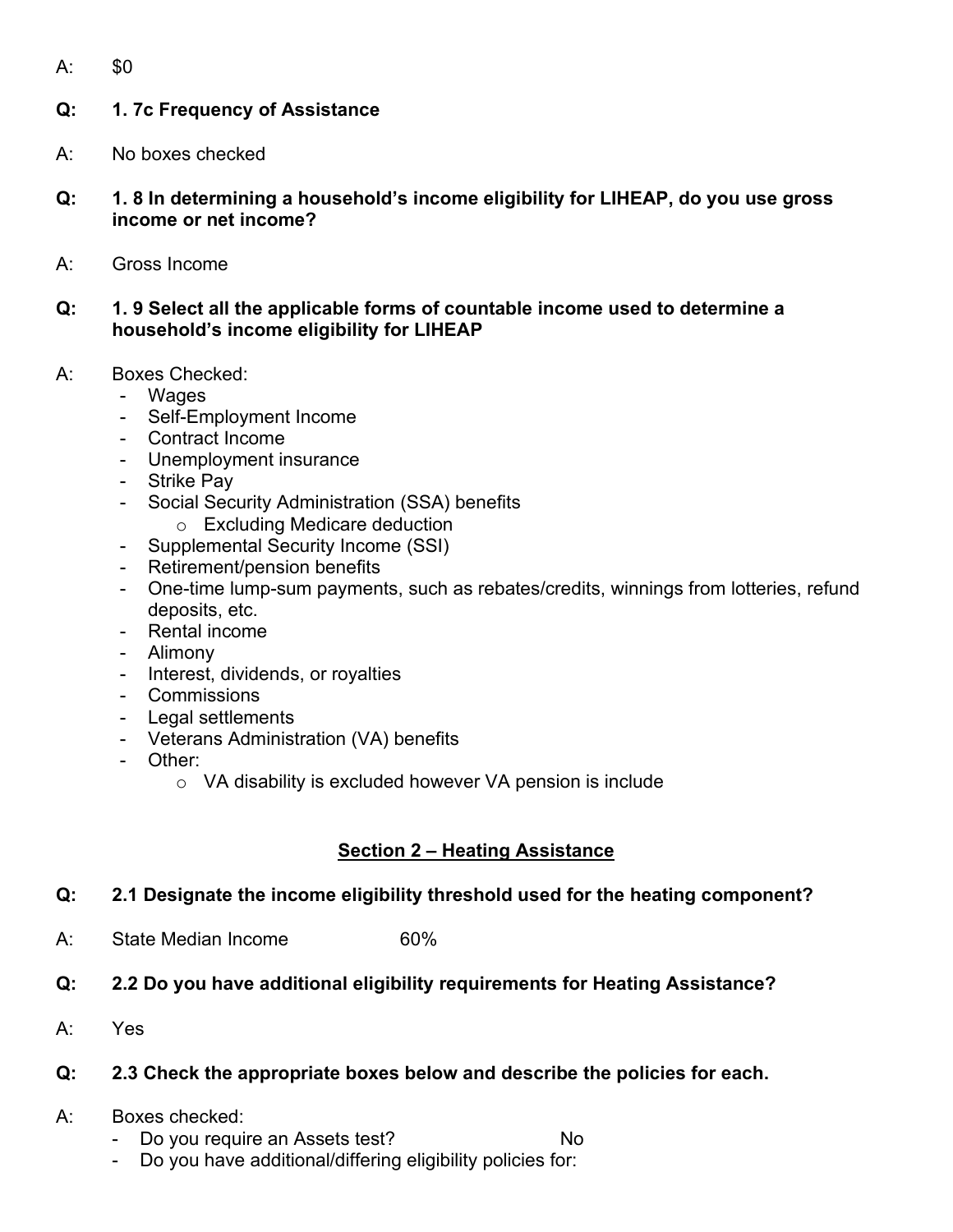|         | Renters?                                     | N٥  |
|---------|----------------------------------------------|-----|
| $\circ$ | Renters Living in subsidized housing?        | Yes |
|         | Renters with utilities included in the rent? | Yes |
|         | Do you give priority in eligibility to:      |     |
|         | Elderly?                                     | Yes |
|         | Disabled?                                    | Yes |
| $\circ$ | Young children?                              | No  |
| $\circ$ | Households with high energy burdens?         | No  |
|         | Other?                                       | Ν۸  |
|         |                                              |     |

- Explanations of policies for each "yes" check above:

Tenants whose electric bills are not in the renter's name(s) are ineligible to receive benefits, unless they provide verification that they pay all or a portion (i.e., HUD Section 8 housing) of the electric bill.

A weighted benefit is given to clients that have someone in the home over the age of 60 or has a documented disability.

Explanation of 2.1 Eligibility Threshold: Ohio uses 60% of the State Median Income as it best correlates to 175% of the HHS Federal Poverty level. Households must be at or below 175% of the Federal Poverty Level in order to be determined eligible.

# **Q: 2.4 Describe how you prioritize the provision of heating assistance to vulnerable populations, e.g., benefit amounts, early application periods, etc.**

A: All applicants that meet eligibility and are 60 years or older and/or disabled receive an increased monetary benefit based on the Benefit Matrix. Elderly and disabled clients also receive the new HEAP application by mail first.

# **Q: 2.5 Check the variables you use to determine your benefit levels. (Check all that apply):**

A: Increased benefit amounts for the elderly and/or disabled clients. Decreased benefit amounts for the Percentage of Income Payment Plan Plus (PIPP) clients. The FY2021 Benefit Matrix (see attached) is submitted with the State Plan assuming Ohio's LIHEAP funding level remains the same. A final version of the FY2022 Benefit Matrix will be submitted when funding information is finalized.

# **Q: 2.6 Describe estimated benefit levels for FY 2022:**

- A: Minimum Benefit \$45 Maximum Benefit \$785.46
- **Q: 2.7 Do you provide in-kind (e.g., blankets, space heaters) and/or other forms for benefits?**
- A: No

# **Section 4 – Crisis Assistance**

- **Q: 4.1 Designate the income eligibility threshold used for the heating component?**
- A: State Median Income 60%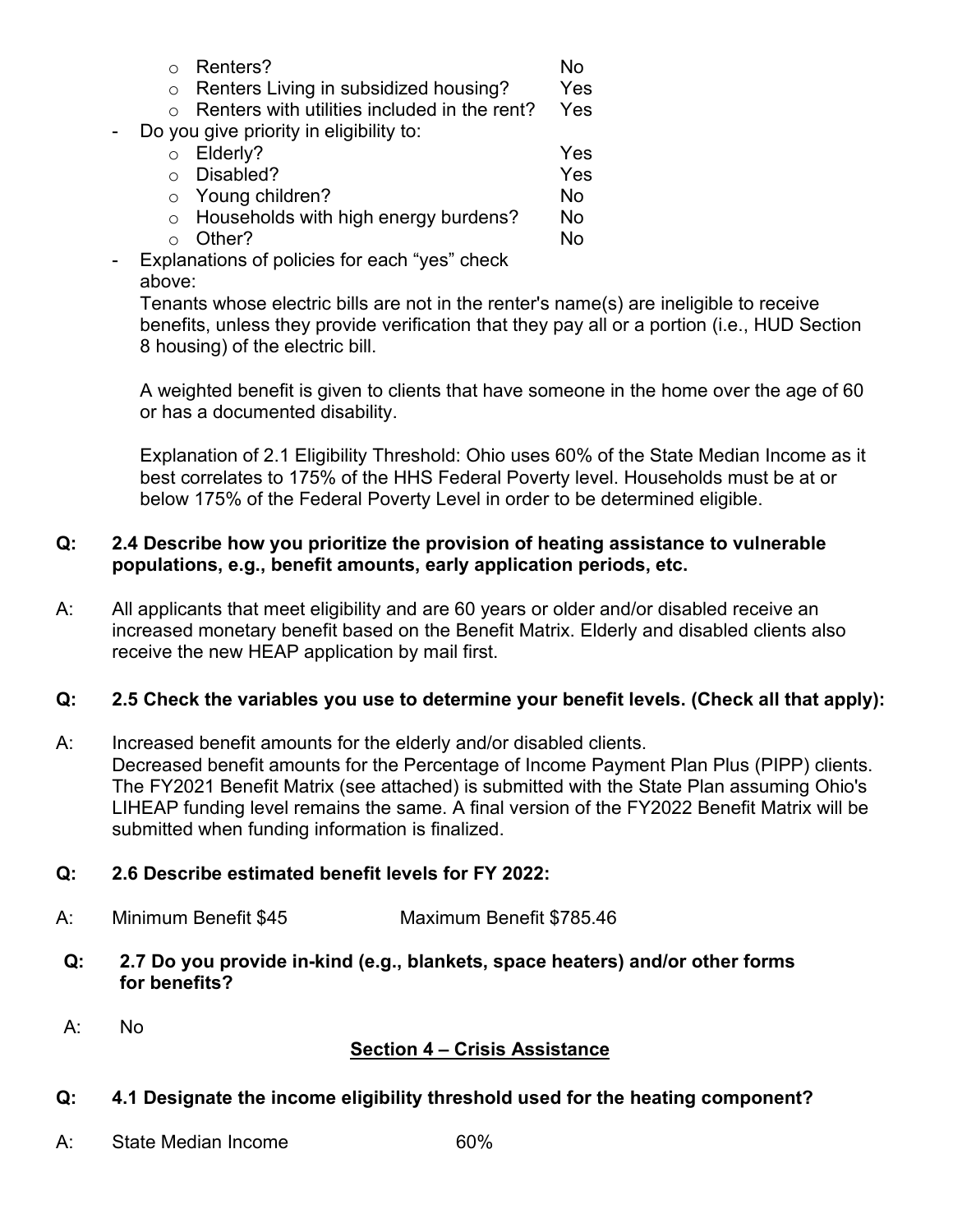# **Q: 4.2 Provide your LIHEAP program's definition for determining a crisis.**

A: Explanation of 4.1 Eligibility Threshold: Ohio uses 60% of the State Median Income as it best correlates to 175% of the HHS Federal Poverty level. Households must be at or below 175% of the Federal Poverty Level to be determined eligible.

For Heating Crisis Assistance: a disconnection, notice of disconnection, establishing new service, less than 25% supply of deliverable fuel, or a heating system needing repair to be operable are criteria to be considered in crisis.

For Summer Crisis Assistance: a disconnection, notice of disconnection, establishing new service, a medical certification and/or recent diagnosis of COVID-19 or being elderly (age 60 or older) are criteria to be considered in crisis.

# **Q: 4.3 What constitutes a life-threatening crisis?**

A: Development's Energy Assistance Programs Guidelines, in keeping with the LIHEAP statute, require local HEAP providers to, no later than 18 hours after a household applies, provide assistance that will resolve the crisis if the household is eligible to receive such benefits and *is in a life-threatening situation.* Development and our local provider agencies understand a lifethreatening situation to be a situation that is very dangerous or serious with the possibility that death could be the outcome. For example, an eligible household containing a member with a disability or a frail elder who would be more vulnerable to experiencing a serious outcome if heat and light are not expeditiously restored. A household with a newborn baby is another example of how a utility/energy service crisis e.g., imminent shut-off, disconnection or empty fuel tank, can have more dire outcomes, up to and including death, if not quickly remedied. A life-threatening crisis could also exist when a household is without service and is using alternative heating sources such as kerosene heaters or using their oven.

#### **Q: 4.4 Within how many hours do you provide an intervention that will resolve the energy crisis for eligible households?**

- A: 48 hours once application is completed.
- **Q: 4.5 Within how many hours do you provide an intervention that will resolve the energy crisis for eligible households in life-threatening situations?**
- A: 18 hours once application is completed.
- **Q: 4.6 Do you have additional eligibility requirements for Crisis Assistance?**
- A: Yes

# **Q: 4.7 Check the appropriate boxes below and describe the policies for each**

#### A: Boxes checked: Do you require an Assets test? No Do you give priority in eligibility to: o Elderly? No o Disabled? No  $\circ$  Young children?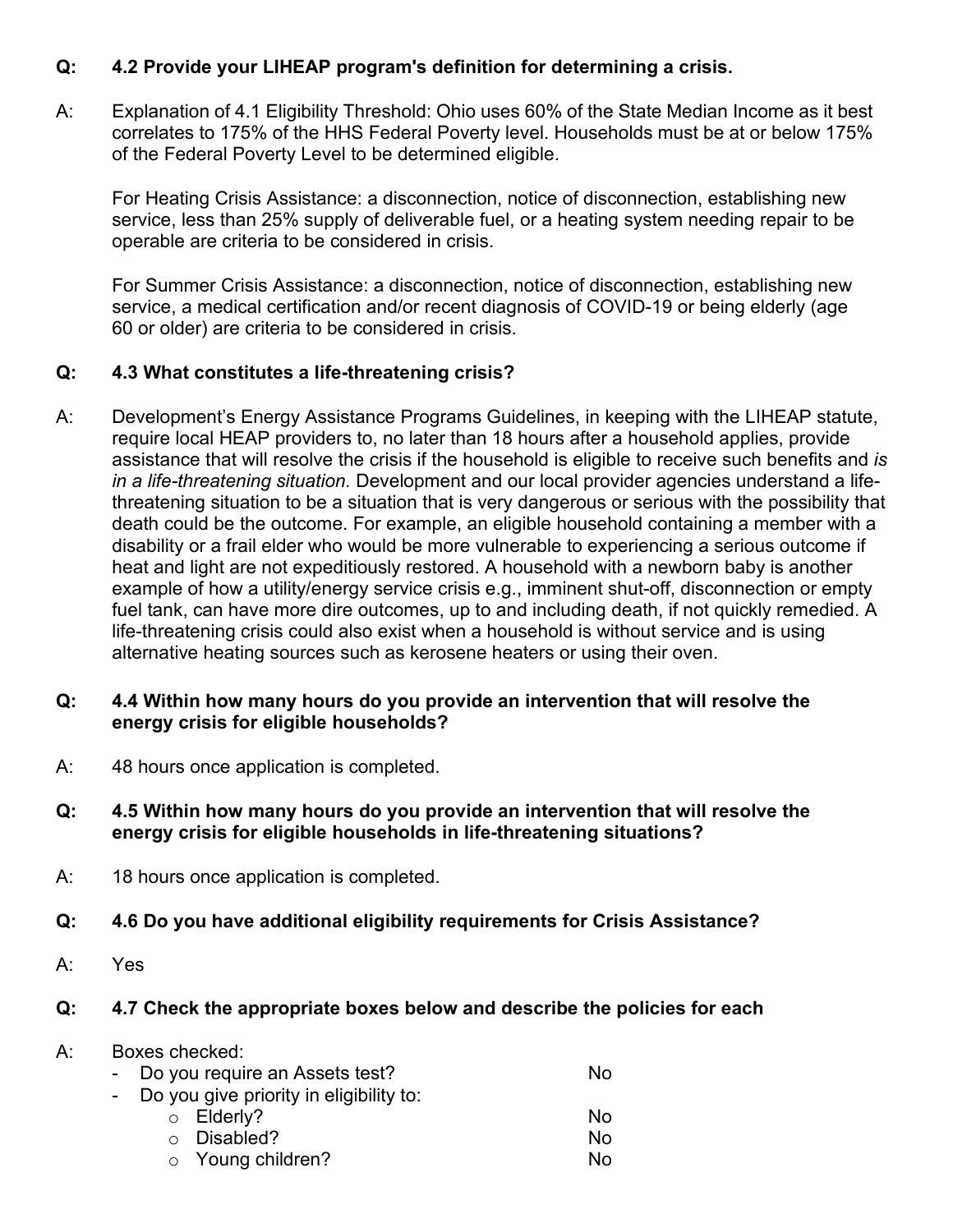- $\circ$  Households with high energy burdens? No<br> $\circ$  Other? No
- $O$  Other?

- In Order to receive crisis assistance:
	- o Must the household have received a shut-off notice or have a near empty tank? Yes
	- o Must the household have been shut off or have an empty tank? No
	- o Must the household have exhausted their regular heating benefit? No
	- o Must renters with heating costs included in their rent have received an eviction<br>notice? notice?
	- o Must heating/cooling be medically necessary? Yes
	- $\circ$  Must the household have non-working heating or cooling equipment? Yes  $\circ$  Other?  $\circ$  Other?
		-
	- Do you have additional/differing eligibility policies for:
		-
		- o Renters? No<br>
		o Renters Living in subsidized housing? No  $\circ$  Renters Living in subsidized housing?  $\circ$  Yes  $\circ$  Renters with utilities included in the rent? Yes
		- $\circ$  Renters with utilities included in the rent?

For Winter Crisis Assistance: a disconnection, notice of disconnection, establishing new service, less than 25% supply of deliverable fuel, COVID-19 diagnosis within the previous 12 months or a heating system needing repair to operate are criteria to be considered in crisis.

To participate in the Summer Crisis program, the household must be disconnected, have a disconnection notice, establishing new service, must include an individual with a documented medical condition and/or COVID-19 diagnosis within the previous 12 months verified by a healthcare professional licensed in the State of Ohio to approve prescriptions, or the household must have at least one-member age 60 or older. If qualified based on age or medical condition, the household may receive a monetary benefit and/or a window air conditioner or central air repair and/or fan up to the maximum benefit amount per household. Households may receive one air conditioner, provided the household has not received an air conditioner in the prior three years, up to the maximum benefit allowed. Households can be provided no more than two fans, once every three years, up to the maximum benefit amount.

Renters whose bill is in the landlord's name must produce a lease or written documentation from the landlord verifying that the renter is responsible for the electric bill, and/or the gas bill.

# **Q: 4.8 How do you handle crisis situations?**

A: Separate Component

# **Q: 4.9 If you have a separate component, how do you determine crisis assistance benefits?**

A: Other - Describe: Ohio has a maximum benefit amount and requires a copay if necessary. Also, see Section 4.7.

# **Q: 4.10 Do you accept applications for energy crisis assistance at sites that are geographically accessible to all households in the area to be served?**

A: Intake centers are located in all 88 counties in Ohio. Additionally, Development launched an online application to allow clients to enter household information at their convenience. While an appointment is required for crisis assistance, the client can enter in their information and upload documentation online to expedite the intake process once at the local agency. All applications can be completed at the 51 local Energy Assistance Provider locations around the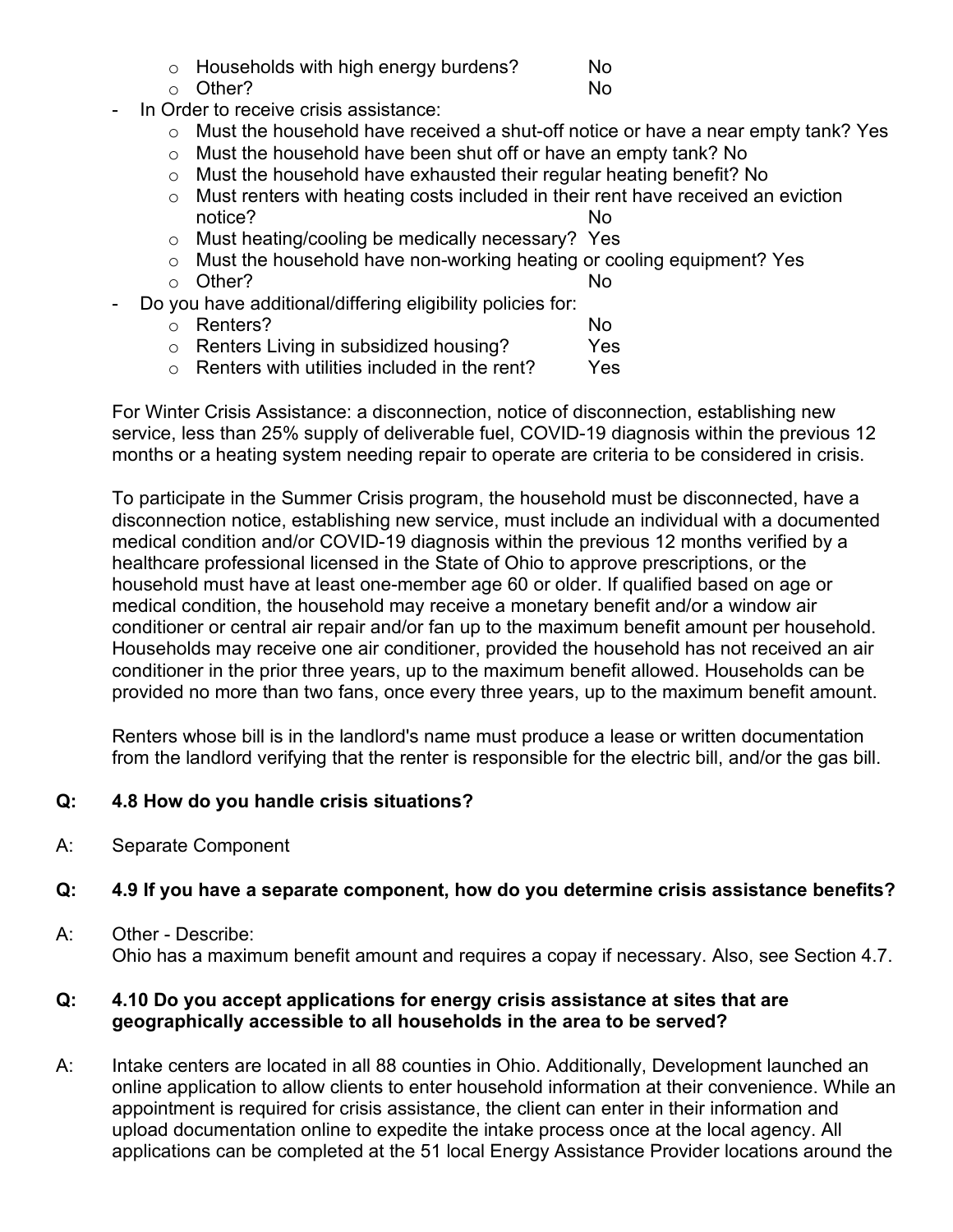88 counties.

# **Q: 4.11 Do you provide individuals who are physically disabled the means to:**

A: Submit applications for crisis benefits without leaving their homes? Yes Travel to the site at which applications for crisis assistance are accepted? Yes

# **Q: 4.12 Indicate the maximum benefit for each type of crisis assistance offered.**

- A: Winter Crisis \$900 Summer Crisis \$800 Year-round Crisis \$0
- **Q: 4.13 Do you provide in-kind (e.g. blankets, space heaters, fans) and/or other forms of benefits?**
- A: Yes, as a last resort funds can be authorized to purchase portable heaters equipped with an automatic shut-off switch and an Underwriters Laboratory (UL) approval.
- **Q: 4.14 Do you provide equipment repair or replacement using crisis funds?**
- A: Yes

# **Q: 4.15 Check appropriate boxes below to indicate type(s) of assistance provided.**

- A: Boxes checked:
	- Heating system repair **Winter Crisis**
	- Heating system replacement Winter Crisis
	- Cooling system repair Summer Crisis

- Cooling system replacement Summer Crisis

- **Q: 4.16 Do any of the utility vendors you work with enforce a moratorium on shut offs?**
- A: Yes

#### **Q: 4.17 Describe the terms of the moratorium and any special dispensation received by LIHEAP clients during or after the moratorium period.**

A: It is rare in Ohio for the Governor to issue a moratorium prohibiting regulated utilities from issuing disconnection notices. This only occurs when there is an extreme weather event or a significant economic downturn. However, the Public Utilities Commission of Ohio, annually issues a Reconnection Order that coincides with the Winter Crisis Program. The annual Reconnect Order requires regulated utilities to stop a disconnection or restore service for a maximum of \$175. The Reconnection Order and the Winter Crisis Program is in place from October 15 to April 15th. See attached sample in PDF version of 2020-2021 Reconnect Order issued by PUCO.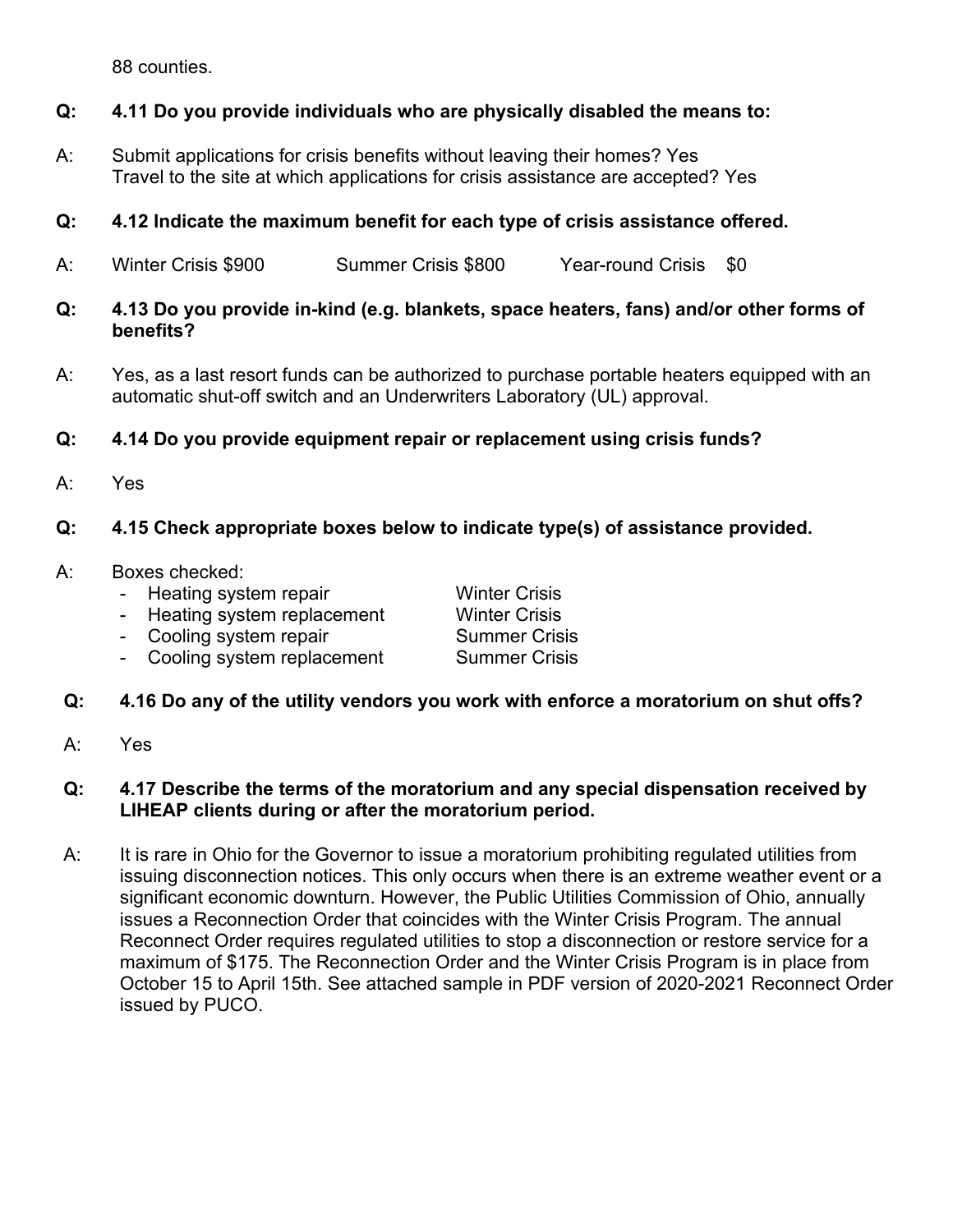#### **Section 5: Weatherization Assistance**

# **Q: 5.1 Designate the income eligibility threshold used for the Weatherization component**

- A: HHS Poverty Guidelines 200%
- **Q: 5.2 Do you enter into an interagency agreement to have another government agency administer a WEATHERIZATION component?**
- A: No
- **Q: 5.4 Is there a separate monitoring protocol for weatherization?**
- A: Yes

# **Q: 5.5 Under what rules do you administer LIHEAP weatherization? (Check only one.)**

A: Other: The differences are as follows: U.S. Department of Energy income eligibility requirements (200% of the Federal Poverty Level); Health and Safety is limited to no more than 25% of Program Operations (Materials + Support total) for LIHEAP (limit is 14.9% for DOE); and an additional \$1,200 for incidental repairs is available per single family unit with LIHEAP funds (in an effort to avoid deferrals).

Additionally, Development requested and received a waiver to transfer an additional 10% of LIHEAP funds to weatherization and energy related home repairs. This will make the total transfer of LIHEAP funds 25%. A portion of the transferred funds will be used to serve households as described above. The additional transfer will be used for a complimentary program to Ohio's weatherization program. The Ohio Home Weatherization Assistance Program Enhancement will install specific measures in households that are at or below 175% (LIHEAP Income Guidelines) of the Federal Poverty Guidelines and may have been deferred previously for weatherization services. The measures to be installed will include heating system repair and replacement, electric repair and replacement, ventilation measures (i.e. ASHRAE fans), minor plumbing repair and replacement, pest infestation, air conditioning repair/replacement for households with a member at least 60 years of age or with a documented medical condition (mirroring Summer Crisis Program guidelines), multi-family unit energy conservation measures, and minor roof repair. Utilizing these additional funds for these specific measures will allow the weatherization program to serve homes that would have been deferred due to costs and to install more energy conservation measures in homes.

It is important to note, the Ohio Legislature passed, and Governor DeWine signed into law House Bill 6 (HB 6) in July 2019. One of the provisions of HB 6 directs Development to request a waiver from Health and Human Services beginning July 2021 to transfer an additional 10% of LIHEAP funds for weatherization and energy efficiency purposes, with a total transfer amount of 25%.

# **Q: 5.6 Do you require an Assets test?**

- A: No
- **Q: 5.7 Do you have additional/differing eligibility policies for:**
	- o Renters? Yes
-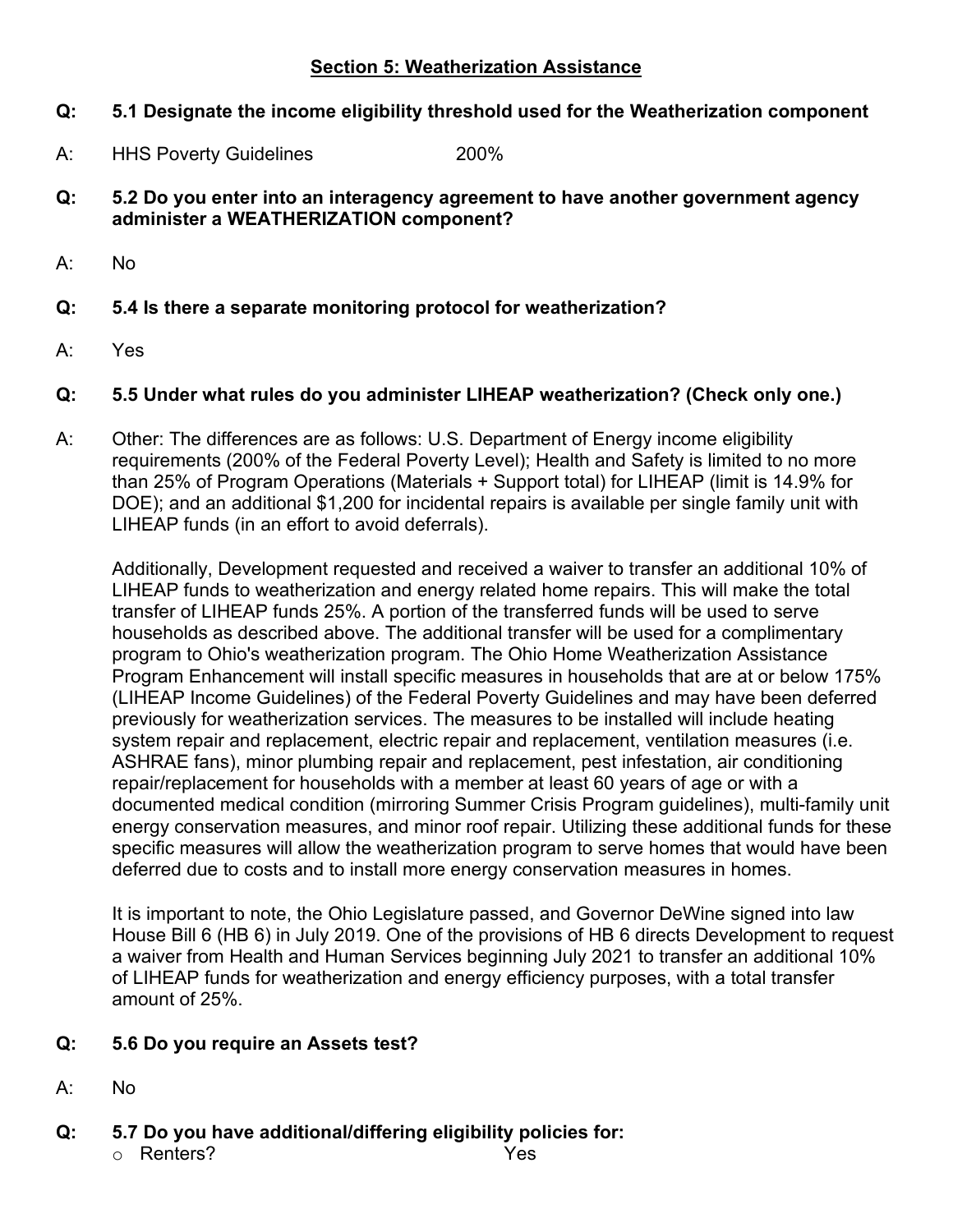#### **Q: 5.8 Do you give priority in eligibility to:**

#### A: Boxes Checked:

| - Elderly?                             | Yes        |
|----------------------------------------|------------|
| - Disabled?                            | Yes        |
| - Young children?                      | Yes        |
| - Households with high energy burdens? | Yes        |
| - Other? High energy user households   | <b>Yes</b> |

#### **If you selected "Yes" for any of the options in questions 5.6, 5.7, or 5.8, you must provide further explanation of these policies in the text field below.**

The applications are prioritized as required by 10 CFR 440.16 "Minimum Program Requirements": Elderly person(s), Disabled person(s), Dependent child(ren) in the home, high energy burden households, high energy user households.

Appropriate documentation is required in the client file to substantiate the assigned priority for service delivery. Clients meeting one or more of the priorities for service delivery as described above will be considered "Priority Applicants". Clients that apply for HWAP services and do not meet one or more of the priorities for service delivery will be considered "Traditional Applicants". All clients will be placed on the subgrantee waiting list for the county in which they reside. Priority Applicants will be placed on the waiting list ahead of Traditional Applicants and ordered by eligibility date (oldest to newest). Under no circumstances shall a Traditional Applicant be served before a Priority Applicant. Each subgrantee is assigned a specific minimum number of units to complete per program year based on funds allocated.

Weatherization funds are to be used to equitably serve all eligible clients with priority for service delivery to households meeting the conditions of 10 CFR 440.16. High energy burden users are defined as a household at or below 175% of the Federal Poverty Level at the time of application. These households tend to expend more of their income on utility costs than the median for low-income users. To ensure permission of the landlord there is an agreement signed by the landlord, the tenant, and the local provider.

NOTE: Response to 5.9 and 5.10 - Ohio has a maximum average expenditure statewide of \$7,776.

# **Section 6: Outreach, 2605(b)(3) - Assurance 3, 2605(c)(3)(A)**

#### **Q: 6.1 Select all outreach activities that you conduct that are designed to assure that eligible households are made aware of all LIHEAP assistance available:**

A: Other (specify):

Development has a comprehensive marketing plan for client education. It's a multi-platform plan that includes: brochures, a video, social media posts, posters, a website, and press release templates. These materials provide program information as well as instructions on how to apply for assistance. The brochures, posters, and press releases are formatted for cobranding with local Energy Assistance Providers.

Our website (energyhelp.ohio.gov) provides comprehensive information on the Energy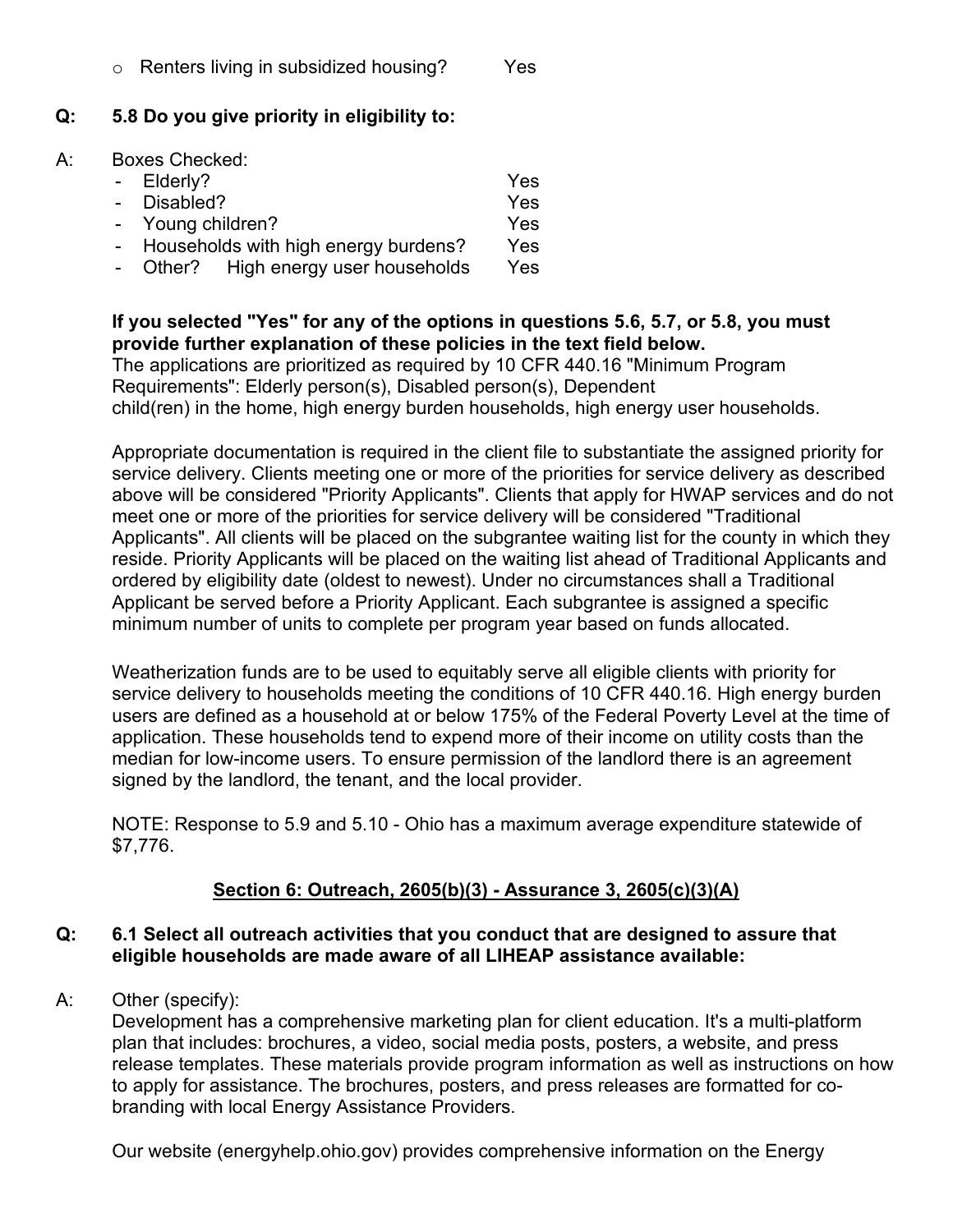Assistance Programs, including contact information for local Energy Assistance Providers, a portal for clients to check the status of their application, and an online application process for clients to apply for certain programs online. Development also operates an (800) number to direct clients to their local Energy Assistance Provider. Development works with the Ohio Association of Foodbanks, Ohio Department of Veterans Services, Public Utilities Commission of Ohio, Ohio Department of Job and Family Services, local libraries, and local Community Action Agencies to educate clients on the available Energy Assistance Programs. Development also partners with the Ohio Department of Aging to help older Ohioans. Last year, the Ohio Department of Aging distributed a total of 62,985 HEAP applications (31,831 of these were distributed to homebound residents), 60,788 people were assisted (20,670 of these were homebound), and 1,081presentations were held with a total attendance of 94,462 people.

# **Section 7 - Coordination, 2605(b)(4) - Assurance 4**

# **Q: 7.1 Describe how you will ensure that the LIHEAP program is coordinated with other programs available to low-income households (TANF, SSI, WAP, etc.).**

A: Ohio uses a combined Energy Assistance application for HEAP, PIPP and Weatherization. Development has launched an online application process for clients to apply for programs online.

HEAP clients will be notified of energy conservation and assistance efforts by the major utility and fuel companies in Ohio. Educational pamphlets and speakers, which address ways to conserve energy, will be made available by Development. Development collaborates with the Ohio Department of Aging, Ohio Association of Foodbanks, local Energy Assistance Providers, and Community Action Agencies to serve low-income households and the elderly.

# **Section 8: Agency Designation, 2605(b)(6) - Assurance 6 (Required for state grantees and the Commonwealth of Puerto Rico)**

# **Q: 8.1 How would you categorize the primary responsibility of your State agency?**

A: Other: The Ohio Department of Development is committed to creating jobs and building strong communities, while ensuring accountability and transparency of taxpayer money and exceptional customer service.

#### **Q: 8.6 What is your process for selecting local administering agencies?**

A: Most of Ohio's administering agencies have been administering LIHEAP at the local level for many years. In addition, it is extremely rare in Ohio for a local Energy Assistance Provider to be added or replaced, except in cases where Assurance 16 is administered. If a provider needs replaced, Development ensures that services to clients continue during the transition to a different provider by identifying a contiguous local Energy Assistance Provider in good standing to take over services in the territory being vacated on an interim "emergency" basis. A short-term contract of 6 -12 months is typically provided. Providers near the unserved area know the landscape and the population to be served. Development works with the new provider to quickly establish intake sites that can be easily accessed by local clients. If the interim arrangement proves to be satisfactory, Development will name the entity providing services as the "permanent" provider of services for the area. In selecting a contiguous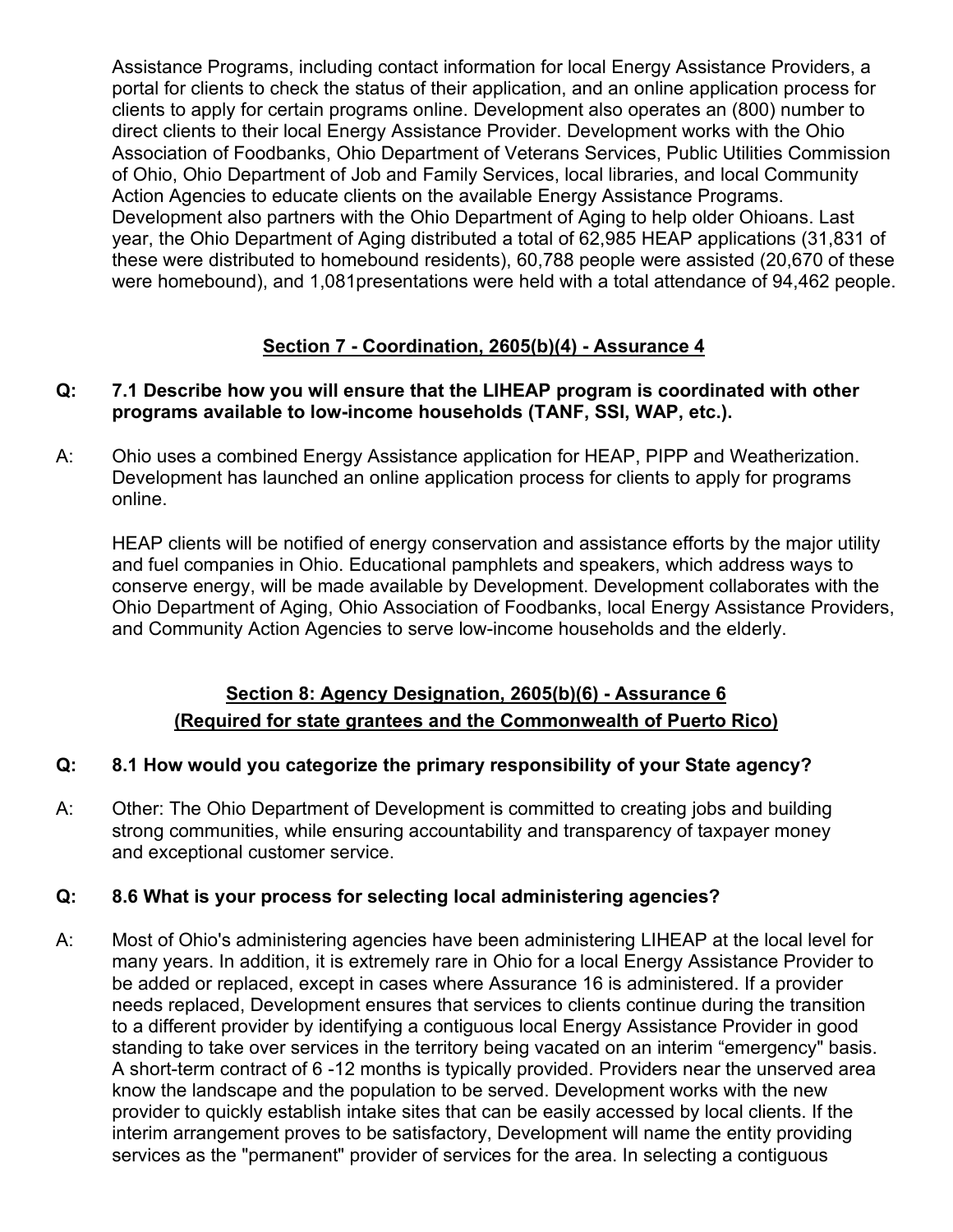agency, Development also takes into account whether the agency is already providing other services in the service territory.

# **Q: 8.7 How many local administering agencies do you use?**

A: 52

# **Q: 8.8 Have you changed any local administering agencies in the last year?**

A: Yes

# **Section 9 - Energy Suppliers, 2605(b)(7) - Assurance 7**

# **Q: 9.1 Do you make payments directly to home energy suppliers?**

A: For the Crisis Programs, payments are made directly to suppliers by both Development and the local Energy Assistance Providers.

# **Q: 9.2 How do you notify the client of the amount of assistance paid?**

A: Heating: All households who complete an application receive written notice of eligibility that includes the amount of the benefit. Crisis: local Energy Assistance Providers are required, by the terms of their executed agreement, to provide each client with a written notice of decision that includes the amount of the benefit. Cooling: Not Applicable

**Q: 9.3 How do you assure that the home energy supplier will charge the eligible household, in the normal billing process, the difference between the actual cost of the home energy and the amount of the payment?**

A: Bulk fuel vendors are required to provide a delivered invoice for payment so only the benefit amount is charged to the program. For utilities (regulated and un-regulated), Development may require the client make co-payments for amounts above the benefit threshold after confirming with the utilities the client's actual usage charges.

#### **Q: 9.4 How do you assure that no household receiving assistance under this title will be treated adversely because of their receipt of LIHEAP assistance?**

- A: Development has a Home Energy Assistance Vendor Agreement and local Energy Assistance Provider grant agreements that both include a nondiscrimination policy. Copies of both are attached.
- **Q: 9.5 Do you make payments contingent on unregulated vendors taking appropriate measures to alleviate the energy burdens of eligible households?**
- A: No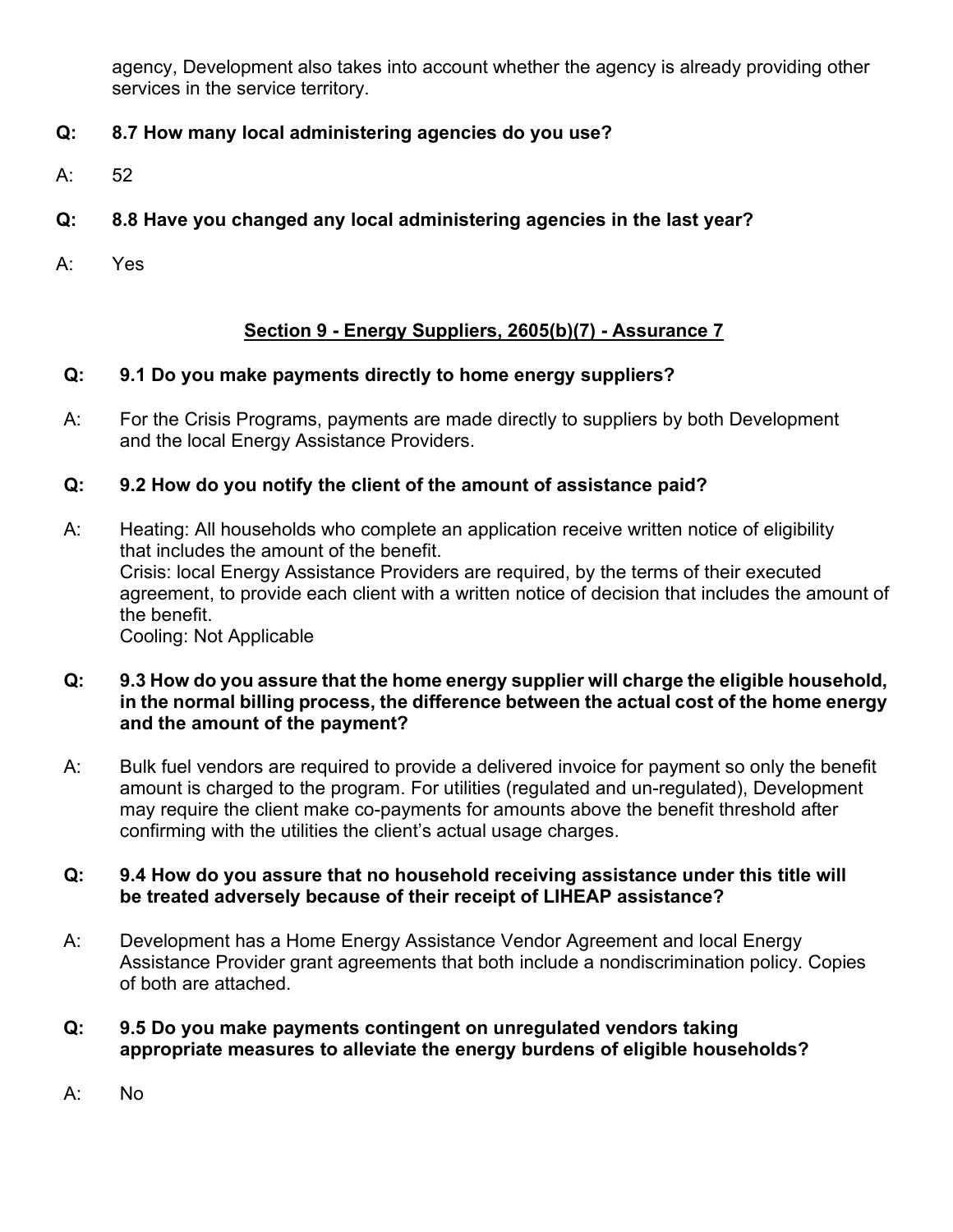# **Section 10: Program, Fiscal Monitoring, and Audit, 2605(b)(10)**

# **Q: 10.1 Ohio Grants Management Tracking LIHEAP Funds:**

A: Development's grant management and database software is Salesforce, a web-based application. Local Energy Assistance Providers are required to complete and submit an application in Salesforce detailing their management plan and budget.

The online application is designed and built with various validations to assist and ensure good fiscal accounting and tracking of LIHEAP funds in the following ways:

- 1. Prevent budgeting greater than the maximum grant award.
- 2. Only allow the maximum administration amount to be budgeted and track expenditure during the grant period. Track and prevent reporting total cash received smaller than sum of monthly cash received, and track and prevent reporting expenditures greater than the grant award amount.
- 3. Track final expenditures with grant balance.

Reports are available from all of Development's systems to produce statewide obligation/expenditures and number of households served reports to track expenditures on heating, crisis, and weatherization by program year.

Local Energy Assistance Providers have the opportunity to submit budget revisions, as necessary by program needs, and/or to align with actual expenditures at the end of the grant period. All requested revisions go through a review and approval process by Development staff.

- **Q: 10.2 Is your LIHEAP program audited annually under the Single Audit Act and OMB Circular A- 133?**
- A: Yes
- **Q: 10.3 Describe any audit findings rising to the level of material weakness or reportable condition cited in the A-133 audits, Grantee monitoring assessments, inspector general reviews, or other government agency reviews of the LIHEAP agency from the most recently audited fiscal year?**
- A: Three findings including LIHEAP- Cash Management, LIHEAP-Subrecipient Monitoring, and LIHEAP-Reporting.

# **Q: 10.4 Audits of Local Administering Agencies**

- A: Boxes Checked:
	- Local agencies/district offices are required to have an annual audit in compliance with Single Audit Act and OMB Circular A-133.
	- Local agencies/district offices' A-133 or other independent audits are reviewed by Grantee as part of compliance process.
	- Grantee conducts fiscal and program monitoring of local agencies/district offices.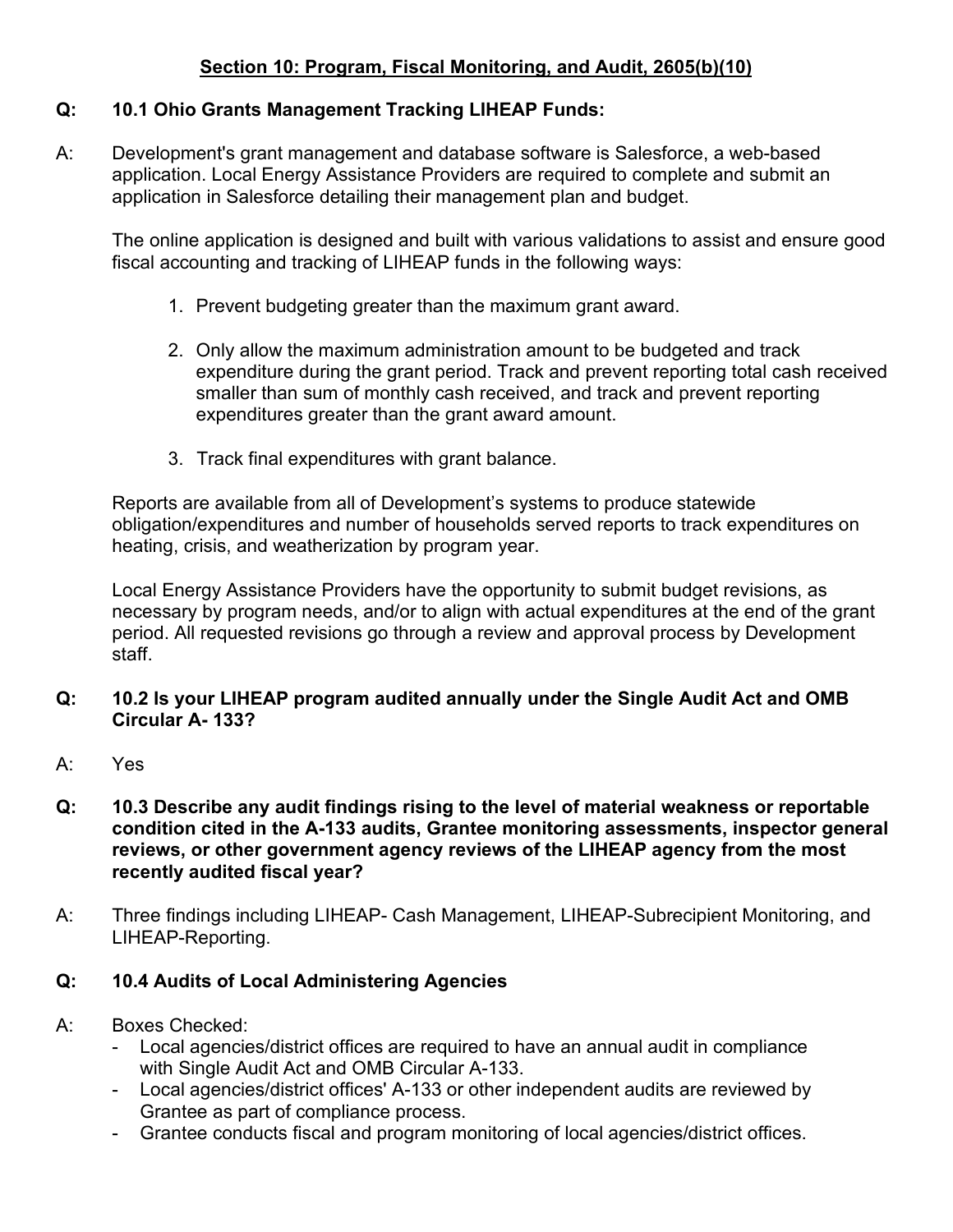#### **Q: 10.5 Describe the Grantee's strategies for monitoring compliance with the Grantee's and Federal LIHEAP policies and procedures: Select all that Apply:**

A: Other: A structured monitoring system was implemented by Development for on-site visits by trained personnel for review of all computer collected/compiled data and through identification of special problems. Development implemented a web-based centralized client application and database called the Ohio Community and Energy Assistance Network (OCEAN) in 2006. This system is shared with local Energy Assistance Providers and allows for real-time reporting as well as access to client intake processes, income calculations, eligibility determination and client comments. There is also an audit log which tracks any updates to a client's record. Development created a monitoring Review Tool in the client entry Salesforce system. Both local Energy Assistance Providers and Development can access and review client applications that are in the system. These reviews can track where errors are being made, what team member may need additional assistance, and allow the intake worker to view their mistakes and make corrections. There are reports designed to track how many reviews have been completed and if they are expected to reach the required number of reviews in each individual category (as outlined in the Energy Assistance Programs Guidelines).

# **Q: 10.6 Explain or attach a copy of your local agency monitoring schedule and protocol.**

A: It is Development's practice to monitor local Energy Assistance Providers annually. The monitoring process may be conducted remotely in order to comply with current State health and safety measures to address the COVID-19 pandemic. Development will send each local Energy Assistance Provider a copy of the monitoring tool, a list of items to submit through a secure website, along with submission instructions. Development will review all items and schedule an exit interview with the local Energy Assistance Providers. During the exit interview, the Community Development Analyst will review the tool with staff and may provide a copy of the tool for review and comments, if necessary.

# **Q: 10.7. Describe how you select local agencies for monitoring reviews. Site Visits:**

A: It is Development's practice to monitor every local Energy Assistance Provider annually.

# **Desk Reviews:**

Available as needed using electronic system.

# **Q: 10.8 How often is each local agency monitored?**

A: It is Development's practice to monitor local Energy Assistance Providers annually. In the event of unforeseen circumstances, a monitoring will occur at a minimum of every other year.

#### **Q: 10.11 How many local agencies are currently on corrective action plans for eligibility and/or benefit determination issues?**

- A: 0
- **Q: 10.12 How many local agencies are currently on corrective action plans for financial accounting or administrative issues?**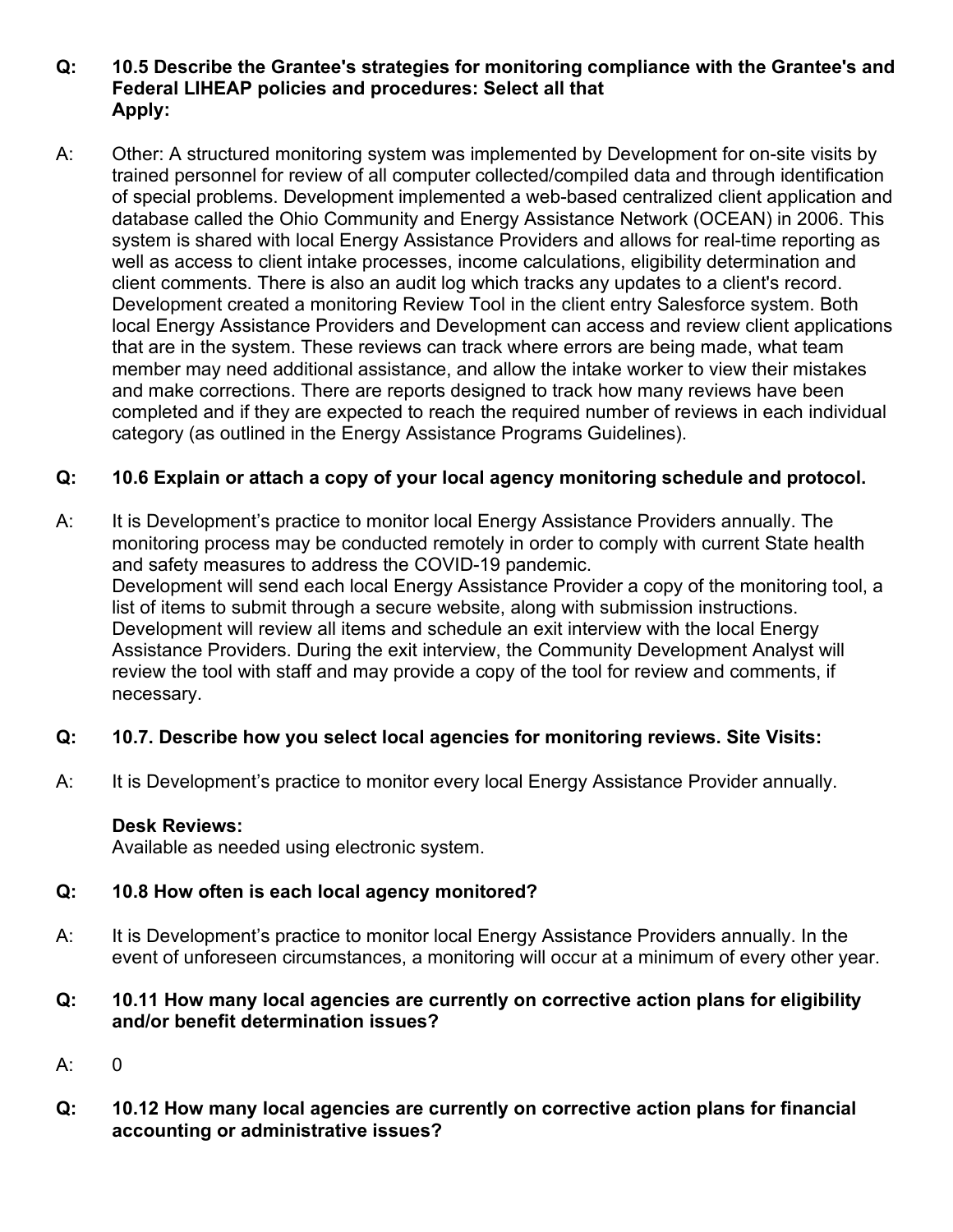A: 0

# **Section 11: Timely and Meaningful Public Participation, 2605(b)(12), 2605(C)(2)**

# **Q: 11.1 How did you obtain input from the public in the development of your LIHEAP plan?**

- A: To facilitate input from the public regarding the structure of the Home Energy Assistance Program, Development:
	- Requested written comments regarding ways to improve the FY2022 HEAP program from all local Energy Assistance Providers.
	- Conducted a public hearing August 13, 2021.
	- The Local Energy Assistance Providers created the Ohio HEAP Leadership Association (OHLA) in 2020 and provided feedback on Energy Assistance Program processes. Development has met with OHLA to discuss potential changes to the programs.

# **Q: 11.2 What changes did you make to your LIHEAP plan as a result of this participation?**

A: Changed TANF to excluded income and included the Review Tool as part of the remote monitoring process.

# **Q: 11.3 List the date and location(s) that you held public hearing(s) on the proposed use and distribution of your LIHEAP funds?**

A: 8/13/2021 FY2022 LIHEAP Public Hearing- Vern Riffe Building at 77 S. High St, Columbus, Ohio 43215

# **Q: 11.4 How many parties commented on your plan at the hearing(s)?**

- A: 0, but 12 comments were submitted electronically.
- **Q: 11.5 Summarize the comments you received at the hearing(s).**
- A: Comments were related to the positive impact the LIHEAP has on their clients and/or family.
- **Q: 11.6 What changes did you make to your LIHEAP plan as a result of the comments received at the public hearing(s)?**
- A: No changes were made to the LIHEAP plan as a result of the comments received at the public hearing.

# **Section 12: Fair Hearings, 2605(b)(13) - Assurance 13**

- **Q: 12.1 How many fair hearings did the grantee have in the prior Federal fiscal year?**
- $A: 0$
- **Q: 12.2 How many of those fair hearings resulted in the initial decision being reversed?**
- A: 0
- **Q: 12.3 Describe any policy and/or procedural changes made in the last Federal fiscal year**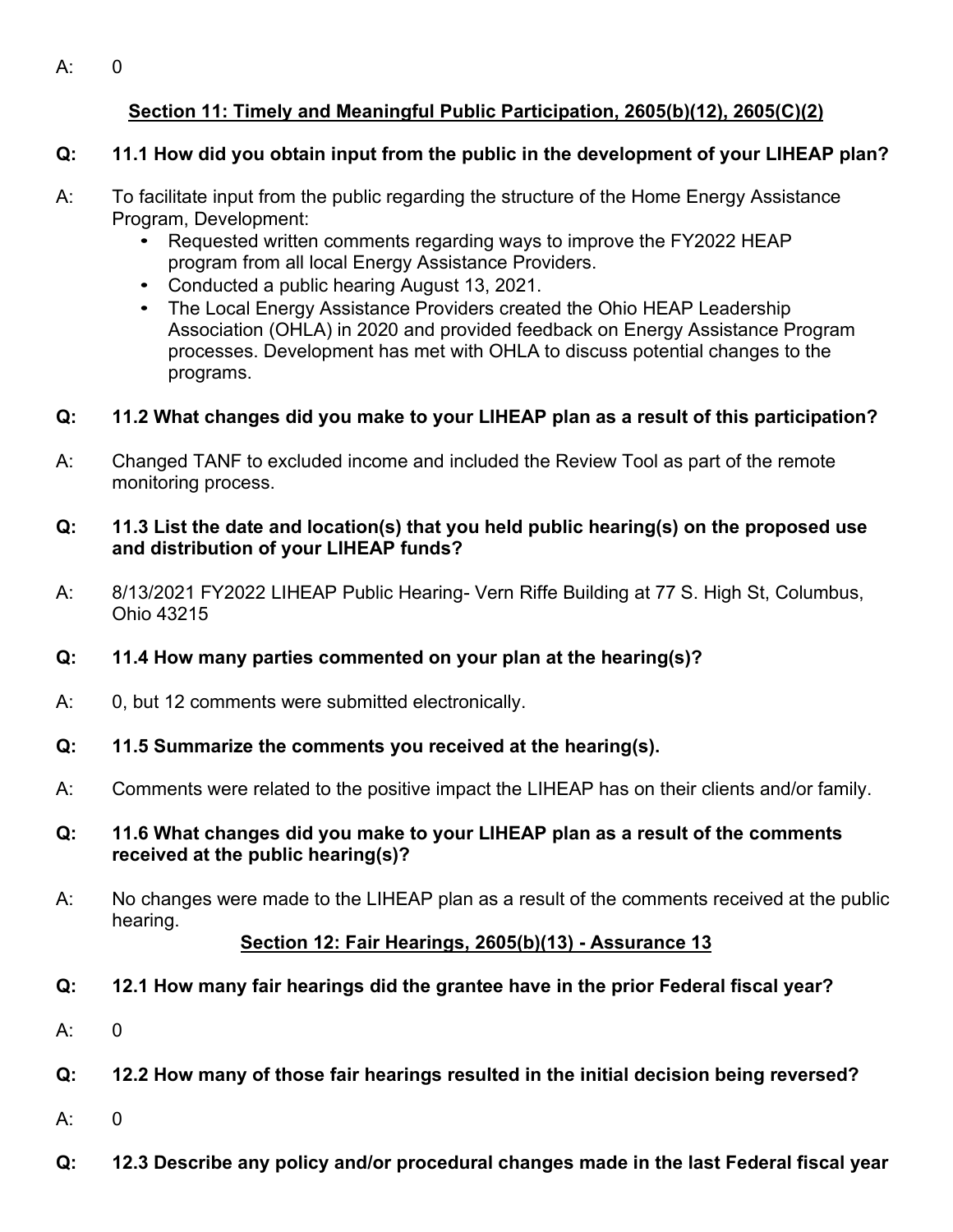#### **as a result of fair hearings?**

A: The appeals process will be managed at the local level by each local Energy Assistance Provider. If the client wishes to pursue a further appeal, they must submit a state level appeal to Development within 30 days of the final decision rendered at the local agency.

#### **Q: 12.4 Describe your fair hearing procedures for households whose applications are denied.**

A: Clients have 30 days from the date they receive their eligibility or benefit notification to appeal decisions made regarding their Energy Assistance Application for HEAP, WCP, SCP, and PIPP. Clients must be informed of this right when they receive their application and again in their notification letter.

Clients may also appeal if their application is not decided upon within 12 weeks. Clients must be informed of this right at the time an application is submitted. Clients may appeal more than once within the same/current program year.

Grounds for appeal include:

- Energy Assistance Application was denied.
- If the application was neither approved nor denied within 12 weeks after the application was submitted online or by mail, uploaded in the Portal or received at the local Energy Assistance Provider, unless such delay was the result of the client's lack of cooperation in providing necessary and reliable documentation with which to determine eligibility.
- Disagreements with the benefit/installment amount (HEAP, WCP, SCP, and PIPP).
- Household composition has changed since the application was submitted.
- Income has changed since the application was submitted.
- Utility provider has changed or is incorrect.
- Multi-Program discount was applied to HEAP, but client is not in PIPP.
- Intake worker error in inputting client information
- Application is under Compliance Review
- Client is eligible for Regular HEAP due to heat/energy included in rent, bill in landlord's name, etc.
- If documentation of an income deduction was not submitted with the original application and not deducted (documentation of disability, insurance premiums).
- If documentation of an excluded income type was not submitted with the original application and income was counted/included, example: Title V wages etc.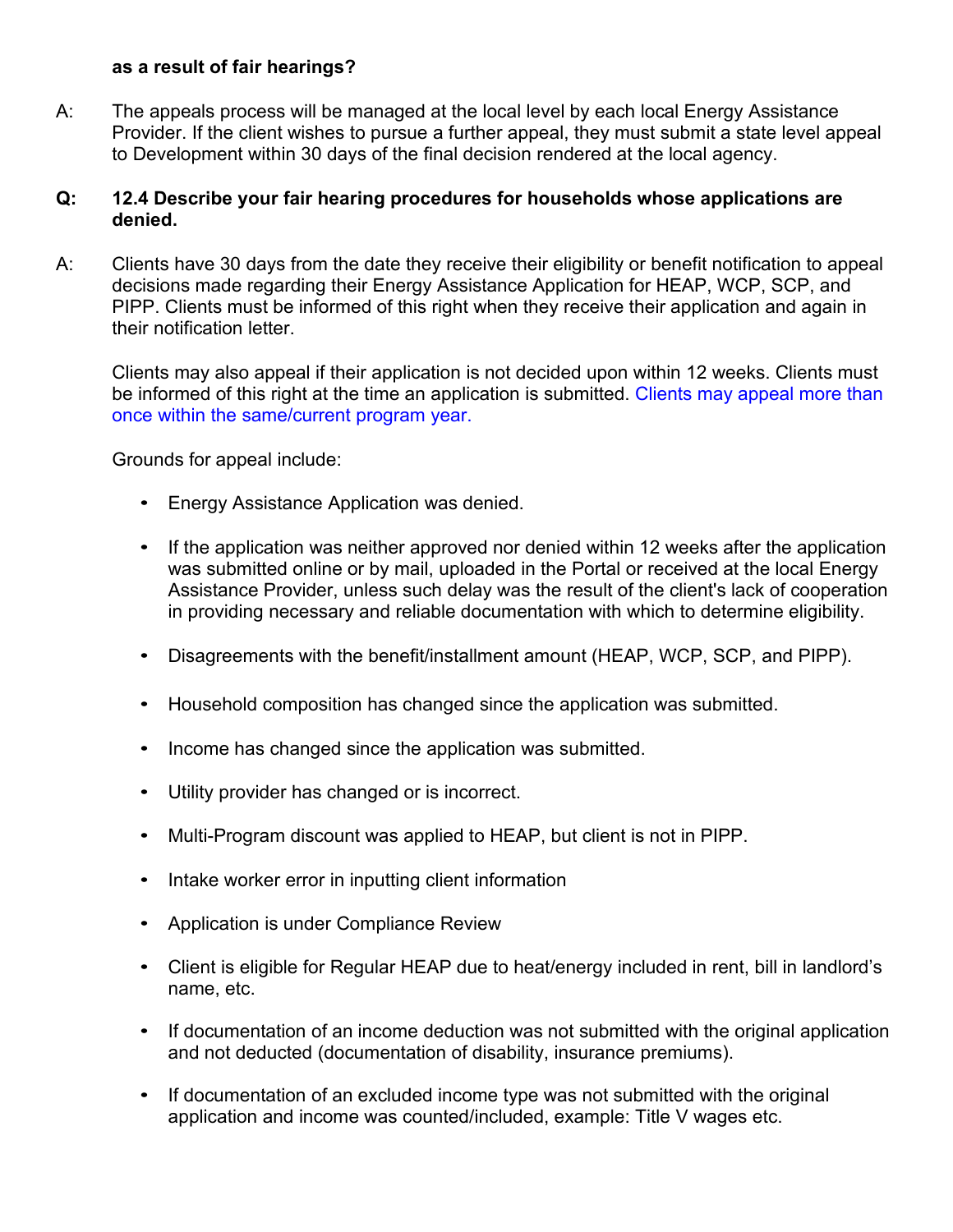# **Local Level Energy Assistance Programs - Written Appeal**

Clients have 30 days from the date they receive their benefit notification to appeal decisions made regarding their Energy Assistance Application. All appeals must be submitted in writing (letter or email) with supporting documentation attached to the local Energy Assistance Provider's HEAP Coordinator.

The appeal review must be completed within 30 days from the date of the client's appeal request. The local Energy Assistance Provider must notify their Development Community Development Analyst of the final decision and scan all documentation into OCEAN/Portal (i.e., the appeal request, supportive documentation, local Energy Assistance Provider's Resolution/Notification/Actions, etc.). An e-mail must be sent to [heapappeals@development.ohio.gov,](mailto:heapappeals@development.ohio.gov) copying their Development Community Development Analyst. The client must be notified of the decision made by the local Energy Assistance Provider within 10 days of the decision.

#### **Local Level Energy Assistance Programs - Hearing**

Clients who were denied during the written appeal process may request a formal hearing within 30 days of the denial of the written appeal. The client must submit a request for a formal hearing in writing (letter or email). The request is to be made to the Executive Director of the local Energy Assistance Provider. The local Energy Assistance Provider shall schedule a hearing within 30 days of the receipt of the letter/email requesting a hearing. The hearing shall be held at a mutually convenient place and a hearing officer shall be appointed by the local Energy Assistance Provider. The hearing officer may be a staff member of the local Energy Assistance Provider who was not involved in the decision that is being appealed.

The client must be notified of the local Energy Assistance Provider's decision regarding the appeal within 10 days of the date of the formal hearing.

The local Energy Assistance Provider must also notify their Development Community Development Analyst of the final decision and scan all documentation into the OCEAN database (i.e., the appeal request, supportive documentation, local Energy Assistance Provider's Resolution/Notification/Actions, etc.).

#### **State Level Energy Assistance Programs Appeal**

If the client wishes to pursue a further appeal, they must submit a state level appeal to Development within 30 days of the final hearing decision rendered at the local Energy Assistance Provider. The appeal request may be mailed to:

> Ohio Department of Development Office of Community Assistance, Appeals P.O. Box 2169 Columbus, Ohio 43216

#### or faxed to **(614) 387-2718 Attention: Appeals**

Development will only review client appeals which have been denied at both the local Energy Assistance Provider written and hearing appeal process and that contain new information, or information not considered during the local Energy Assistance Provider written and hearing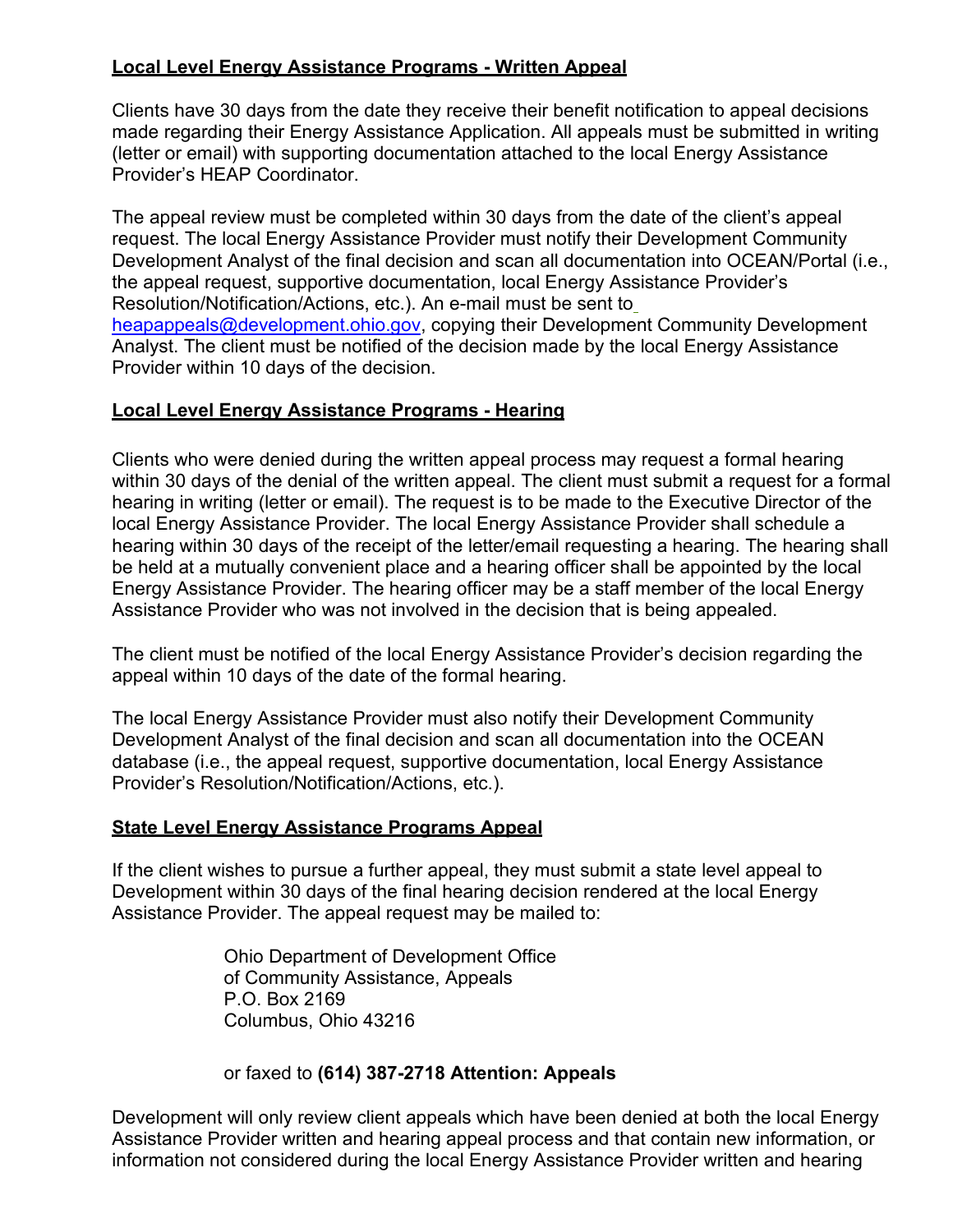appeal process.

The appeal request must contain the following information:

- Client's name, Address, Telephone number,
- Client number (if available),
- Reason for the appeal,
- Supporting documentation, and
- Client's signature.

A decision on the appeal will be made within 30 days of receipt of the appeal request. The client will be notified within 10 days of Development's decision.

#### **Federal Level Energy Assistance Programs Appeal**

If the client wishes to pursue an appeal of a State level appeal determination, they must submit a federal level appeal to the U.S. Department of Health and Human Services/Administration for Children and Families. The appeal request may be mailed to:

Department of Health and Human Services/Administration for Children and Families Office of Community Services/Division of Energy Assistance Low Income Home Energy Assistance Program (LIHEAP) Mary E. Switzer Building, 5th Floor 330 C Street, SW Washington, D.C. 20201 Or fax to **(202) 401-5661**

All appeal decisions made by Department of Health and Human Services/Administration for Children and Families are final.

# **Q. 12.5 When and how are applicants informed of these rights?**

- A: Clients are notified of their fair hearing rights in the following manners:
	- Verbal Notification: HEAP staff will advise clients of their application status and appeal rights.
	- Written Notification: Whether an application is approved or denied, all clients are notified of appeal rights in the letter containing the original determination of eligibility.
	- Agency Notification: For crisis assistance, all clients are interviewed face-to-face unless face-to-face requirement waived by Development. Clients are informed of their appeal rights during the interview. For in-person interviews, agencies displaying the appeals process in its entirety in the waiting areas. Also, the appeal procedure described above is incorporated into the Energy Assistance Programs Guidelines issued by Development to all local grantees.
	- Appeal process is posted on Development's online application page.

#### **Q. 12.6 Describe your fair hearing procedures for households whose applications are not acted on in a timely manner.**

- A: Same as 12.4
- **Q. 12.7 When and how are applicants informed of these rights?**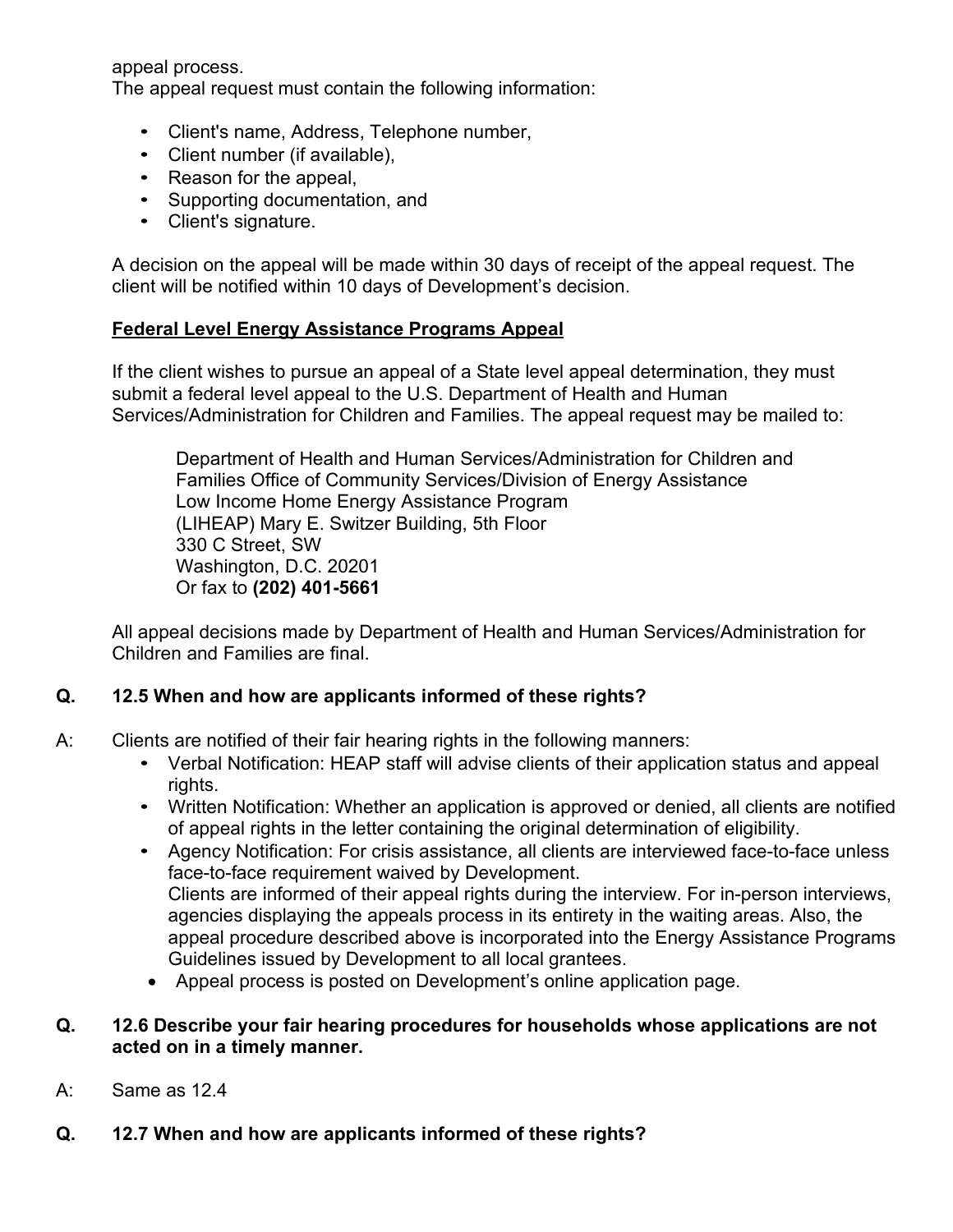# **Section 13: Reduction of home energy needs, 2605(b)(16)-Assurance 16**

#### **Q: 13.1 Describe how you use LIHEAP funds to provide services that encourage and enable households to reduce their home energy needs and thereby the need for energy assistance?**

- A: In order to comply with Section 2605(b)(16) of the LIHEAP statute (42 U.S.C & 8624(b)(16))- Assurance 16, Development will provide a maximum of 5% of the total annual State of Ohio LIHEAP allocation to encourage and enable households to reduce their home energy needs. Funding is available annually through a request for proposal process. Applications will be received and reviewed on a first come, first served basis during the open application period. The request for proposal will outline the following:
	- Duration of program (Annual award vs. One-time)
	- Requested funding amount, uses and any leveraged resources
	- Description of the project and how the project will reduce the household's energy burden
	- Anticipated outcomes
	- Methodologies for tracking outcomes

If the applicant is awarded funds, they will be required to report on the number of households served and the impact on those households (including pre- and post-testing, client survey responses, etc.).

Examples of how LIHEAP funds have been provided through Assurance 16 include:

The Breathing Association, a HEAP grantee, operates a health care clinic and a mobile medical van serving low-income, HEAP eligible individuals. The Breathing Association provides HEAP educational materials to clients that are receiving medical care. Prior to being evaluated by a Nurse Practitioner, the client is provided a pre-test, focusing on residential energy conservation questions. After the pre-test, the client is required to watch a sevenminute video about residential energy conservation. After the client has been seen by the Nurse Practitioner, they are given a post-test on energy savings and provided additional educational materials such as brochures that highlight energy residential savings techniques.

KHCA aids households served by rural electric cooperatives that do not qualify for other energy efficiency programs by providing them with energy saving materials, including energy efficient LED bulbs to replace their incandescent and compact florescent light bulbs (CFLs), shower heads and aerators, discharge pipe and smart strips, and pipe wrap.

Harcatus provides households with boxes of energy saving measures. Boxes are composed of LED bulbs, LED nightlights, aerators, energy savings showerheads, pipe wrap, a smart strip surge protector, and energy savings tips.

Ohio Energy Project targets low-income families that have children in historically low-income schools. While in the schools, energy efficiency measures are addressed through a series of 5 hands-on lab experiments. Energy efficiency kits are provided for household to reduce their energy burden at home. Kits include LED light bulbs, low-flow showerhead, sink aerator, LED nightlight and weather stripping.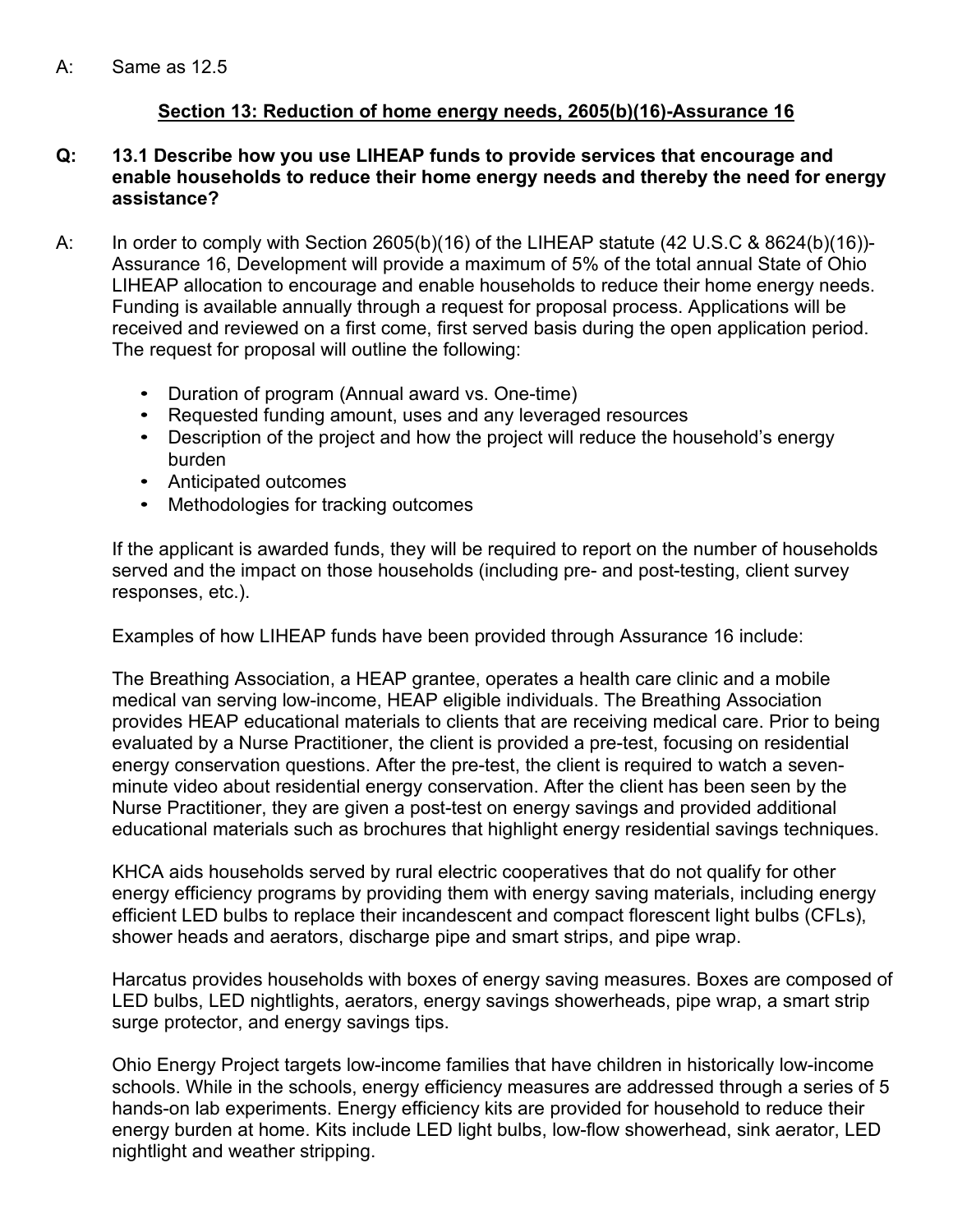MYCAP provides households with budgeting help, conservation tips, 60 day reviews of energy bills (or more),education, an initial energy audit in the home are conducted. Energy Conservation Kits are issued to assist customers with achieving their goals.

#### **Q: 13.2 How do you ensure that you don't use more than 5% of you LIHEAP funds for these activities?**

A: Development will allocate funds in the methods described in 13.1 up to a maximum of 5% of the LIHEAP funds allocated to the State of Ohio.

#### **Q: 13.3 Describe the impact of such activities on the number of households served in the previous Federal fiscal year.**

A: The Breathing Association has been funded by the HEAP Assurance 16 to provide clients with residential energy savings education along with receiving a HEAP benefit. For PY20 there was a 12% increase in patients' knowledge after energy assistance guidance related to energy usage and health was given.

#### **Q: 13.4 Describe the level of direct benefits provided to those households in the previous Federal fiscal year.**

A: Clients received residential energy savings education along with receiving a HEAP benefit, and medical care. Some agencies also provided energy conservation kits to clients in addition to education materials.

# **Q: 13.5 How many households applied for these services?**

A: In PY20, The Breathing Association reported 725 Ohioans applied for assistance with their Mobile Medical Unit, Lung Clinic, Home Visits and Health Fairs.

In PY20, Kno-Ho-Co-Ashland CAC reported 227 Ohioans applied for assistance.

 In PY20, Mahoning Youngstown Community Action Partnership (MYCAP) reported 36 Ohioans applied for assistance.

 In PY20, Har-Ca-Tus Tri County Community Action Organization reported 70 Ohioans applied for assistance.

In PY20, Ohio Energy Project reported 1,317 Ohioans applied for assistance.

Total clients applied for PY20 was 2,375.

#### **Q: 13.6 How many households received these services?**

A: The Breathing Association assisted 725 Ohioans by providing medical assistance and energy savings education.

Kno-Ho-Co-Ashland CAC assisted 227 Ohioans with energy conservation measures.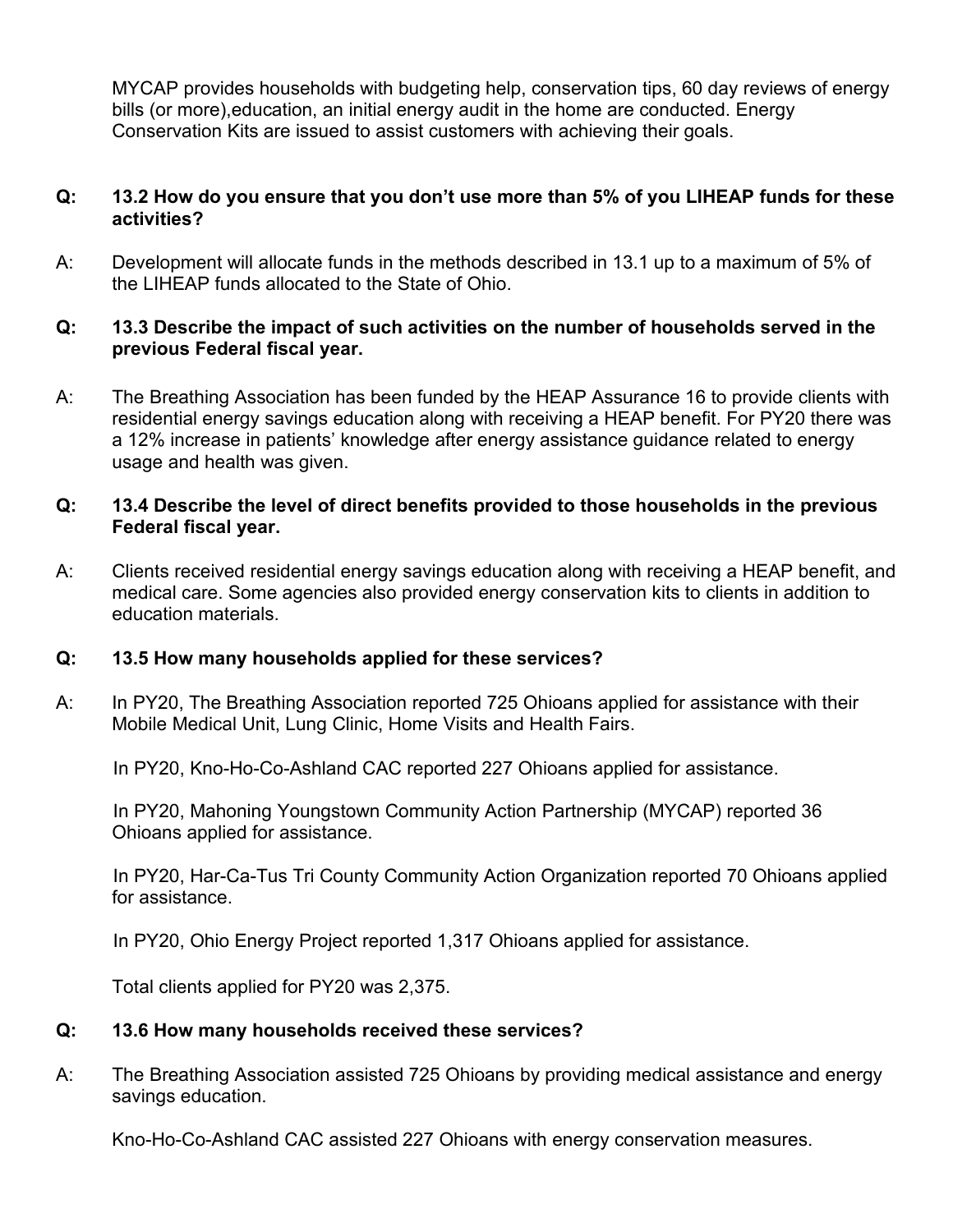Mahoning Youngstown Community Action Partnership (MYCAP) assisted 36 Ohioans with energy conservation education, audits, and kits.

Har-Ca-Tus Tri County Community Action Organization assisted 70 Ohioans with energy conservation education and kits.

Ohio Energy Project assisted 1,317 Ohioans through their e3 Smart Program with energy conservation education and kits.

Total clients assisted for PY20 was 2,375.

# **Section 14: Leveraging Incentive Program, 2607 (A)**

# **Q: 14.1 Do you plan to submit an application for the leveraging incentive program?**

A: Yes

## **Q: 14.2 Describe instructions to any third parties and/or local agencies for submitting LIHEAP leveraging resource information and retaining records.**

A: Development has and will continue to engage in activities which enhance the value of basic LIHEAP assistance to eligible households. These activities are consistent with general definitions of "leveraging" as found in Section 707 of Public Law 101-501, Section 2607A. Regulations implementing the leveraging incentive program are contained in 45 CFR Part 96. Development will describe those activities for award of additional federal funds appropriated for this purpose.

#### **Q: 14.3 For each type of resource and/or benefit to be leveraged in the upcoming year that will meet the requirements of45 C.F.R. § 96.87(d)(2)(iii), describe the following:**

A:

| <b>Fuel Funds</b>                                | Several regulated gas and electric utilities in Ohio raise and<br>provide funds for eligible low-income clients. Many of these<br>fuel funds are directly administered by the State LIHEAP<br>office or its grantees, which employ a certification of<br>eligibility by the state office and its Local Energy Assistance<br>Providers and often requires verification that the LIHEAP<br>benefits are exhausted to qualify for assistance. Other<br>policies, such as amount of benefit and months of<br>availability, may vary by fund. Determination of income<br>eligibility and certification of same is performed by the local<br>Energy Assistance Provider, as already specified in Ohio's<br>state plan. Ohio's private fuel funds could not operate<br>according to their program rules without information<br>provided and/or verified by the Ohio LIHEAP program. |
|--------------------------------------------------|------------------------------------------------------------------------------------------------------------------------------------------------------------------------------------------------------------------------------------------------------------------------------------------------------------------------------------------------------------------------------------------------------------------------------------------------------------------------------------------------------------------------------------------------------------------------------------------------------------------------------------------------------------------------------------------------------------------------------------------------------------------------------------------------------------------------------------------------------------------------------|
| Percentage of Income<br><b>Payment Plan Plus</b> | The Percentage of Income Payment Plan<br>Plus (PIPP) is designed for low-income Ohioans who                                                                                                                                                                                                                                                                                                                                                                                                                                                                                                                                                                                                                                                                                                                                                                                  |
|                                                  | need assistance paying their utility bills to maintain gas                                                                                                                                                                                                                                                                                                                                                                                                                                                                                                                                                                                                                                                                                                                                                                                                                   |
|                                                  | and/or electric service. It can be combined with the Home<br>Energy Assistance Program benefit to help income-                                                                                                                                                                                                                                                                                                                                                                                                                                                                                                                                                                                                                                                                                                                                                               |
|                                                  | eligible Ohioans manage their energy bills. PIPP is                                                                                                                                                                                                                                                                                                                                                                                                                                                                                                                                                                                                                                                                                                                                                                                                                          |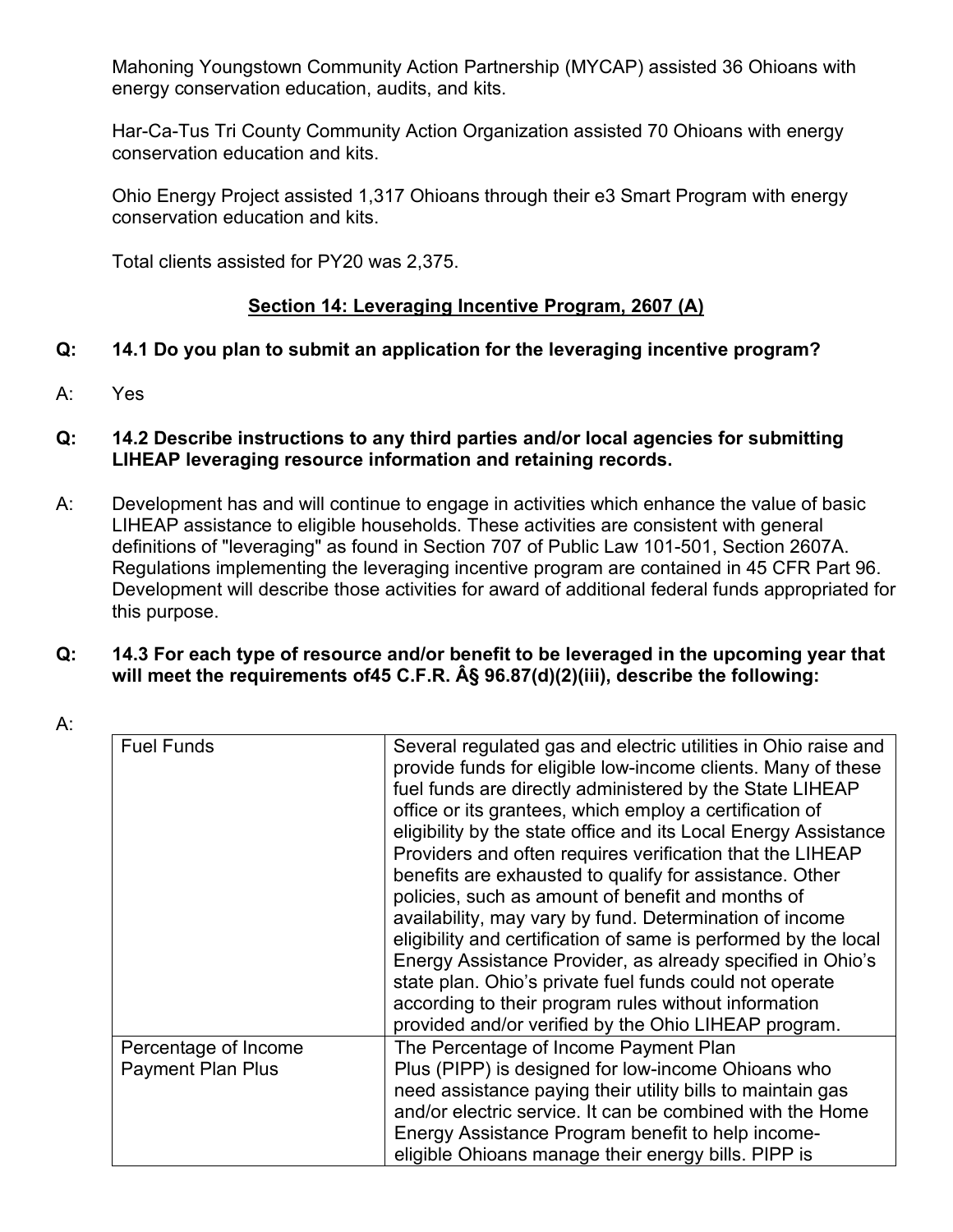|                                     | funded by the Universal Service Fund (USF). The USF is<br>a rider on the utility bill of all clients of regulated utilities. A<br>rider is an additional charge on a utility bill which must be<br>approved by the Public Utilities Commission of Ohio<br>(PUCO) for a specific purpose. The PUCO calculates the<br>gas PIPP rate and audits utilities which provide gas PIPP.<br>The Ohio Department of Development calculates the<br>electric PIPP rate case, which determines the funding<br>level of the USF and the electric PIPP program. The PIPP<br>is available for Ohioans with a household income at or<br>below 150% of the federal poverty guideline, receiving<br>gas or electric service from a utility regulated by the<br>PUCO. |
|-------------------------------------|--------------------------------------------------------------------------------------------------------------------------------------------------------------------------------------------------------------------------------------------------------------------------------------------------------------------------------------------------------------------------------------------------------------------------------------------------------------------------------------------------------------------------------------------------------------------------------------------------------------------------------------------------------------------------------------------------------------------------------------------------|
| <b>Electric Partnership Program</b> | Each year, more than \$14 million of the USF is<br>designated for education and energy efficiency<br>measures. Some of the PIPP-eligible households with<br>high consumption rates and high arrearages are<br>identified to participate in the educational program. The<br>program serves about 11,000 PIPP electric households<br>each year with in-home audits to identify energy-saving<br>measures and provide conservation education.<br>Replacement light bulbs, weather-stripping and in some<br>cases new appliances are provided. This service helps<br>HEAP implement practices to reduce their energy<br>consumption over time.                                                                                                       |

# **Section 16: Performance Goals and Measures, 2605 (b)**

#### **Q: 16.1 Describe your progress toward meeting the data collection and reporting requirements of the four required LIHEAP performance measures. Include timeframes and plans for meeting these requirements and what you believe will be accomplished in the coming federal fiscal year.**

A: We contacted our top 10 Propane/Bottle Gas, Fuel Oil/Kerosene and Wood/Coal/Other vendors and explained that the U.S. Department of Health and Human Services, which funds the Ohio Home Energy Assistance Program (HEAP), requires Development to collect and report data on Ohio HEAP client usage.

We have previously enhanced our OCEAN system to make it more user-friendly for vendors to provide the needed data. We emailed vendors the instructions on how to retrieve the client information of our mutual HEAP clients. We provided specific dates for vendors to use to reflect the 12 months of data needed to report the annual bill amount, annual usage, full-year at service address.

We have received data from the following categories of vendors:

- (10) Propane/Bottle Gas
- (10) Fuel Oil/Kerosene
- (10) Wood/Coal/Other
- $\bullet$  (5) Gas
- (5) Electric